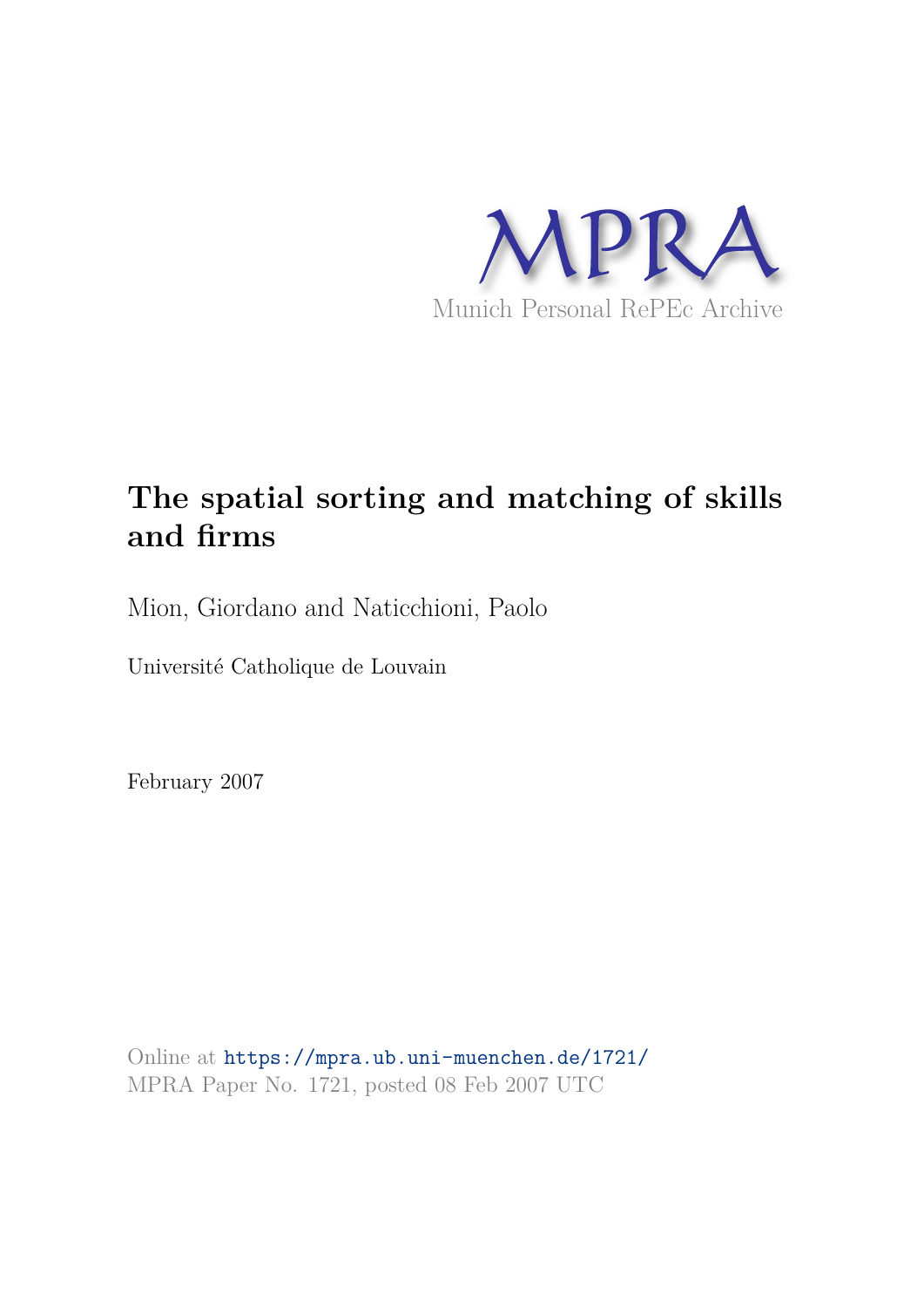# The Spatial Sorting and Matching of Skills and Firms<sup>∗</sup>

Giordano Mion†and Paolo Naticchioni‡

October 2006 CORE DP 2006/99

### Abstract

Using a matched employer-employee database for Italy we look at the spatial distribution of wages across provinces. This rich database allows us to contribute at opening the black box of agglomeration economies exploiting the micro dimension of the interaction among economic agents, both individuals and firms. We provide evidence that firm size and particularly skills are sorted across space, and explain a large portion of the spatial wage variation that could otherwise be attributed to aggregate proxies of agglomeration externalities. Our data further support the assortative matching hypothesis, that is"good" workers match on the labor market with "good" firms, and we further show that assortative matching is not driven by a co-location of workers and firms of similar quality. Finally, we point out that this assortative matching is negatively related to local market size.

Keywords: Spatial Externalities, Panel-Data, Skills, Firms' Heterogeneity, Sorting, Matching. JEL Codes: J31, J61, R23, R30.

<sup>∗</sup>We would like to thank the research partnership between ISFOL - Area Mercato del Lavoro (Rome) and Dipartimento di Scienze Economiche - University of Rome "La Sapienza" for the access to the INPS Italian database. We are also grateful to Badi Baltagi, Luisito Bertinelli, Pierre-Philippe Combes, Bart Cockx, Gilles Duranton, Laurent Gobillon, Keith Head, Claudio Lucifora, David Margolis, Steven Redding, Eric Strobl, Bruno Van der Linden, and CEPR, IWSES and AIEL Conference participants for helpful comments and suggestions, and to Antonietta Mundo, Renato Santelia for providing us with data on spatial variables.

<sup>†</sup>Giordano Mion: CORE, Université Catholique de Louvain-la-Neuve, and FNRS. Address: CORE-UCL, 34 Voie du Roman Pays, B-1348 LLN, Belgium. Email: mion@core.ucl.ac.be.

<sup>‡</sup>Paolo Naticchioni, Università di Roma "La Sapienza", and Université Catholique de Louvain-la-Neuve. Email: paolo.naticchioni@uniroma1.it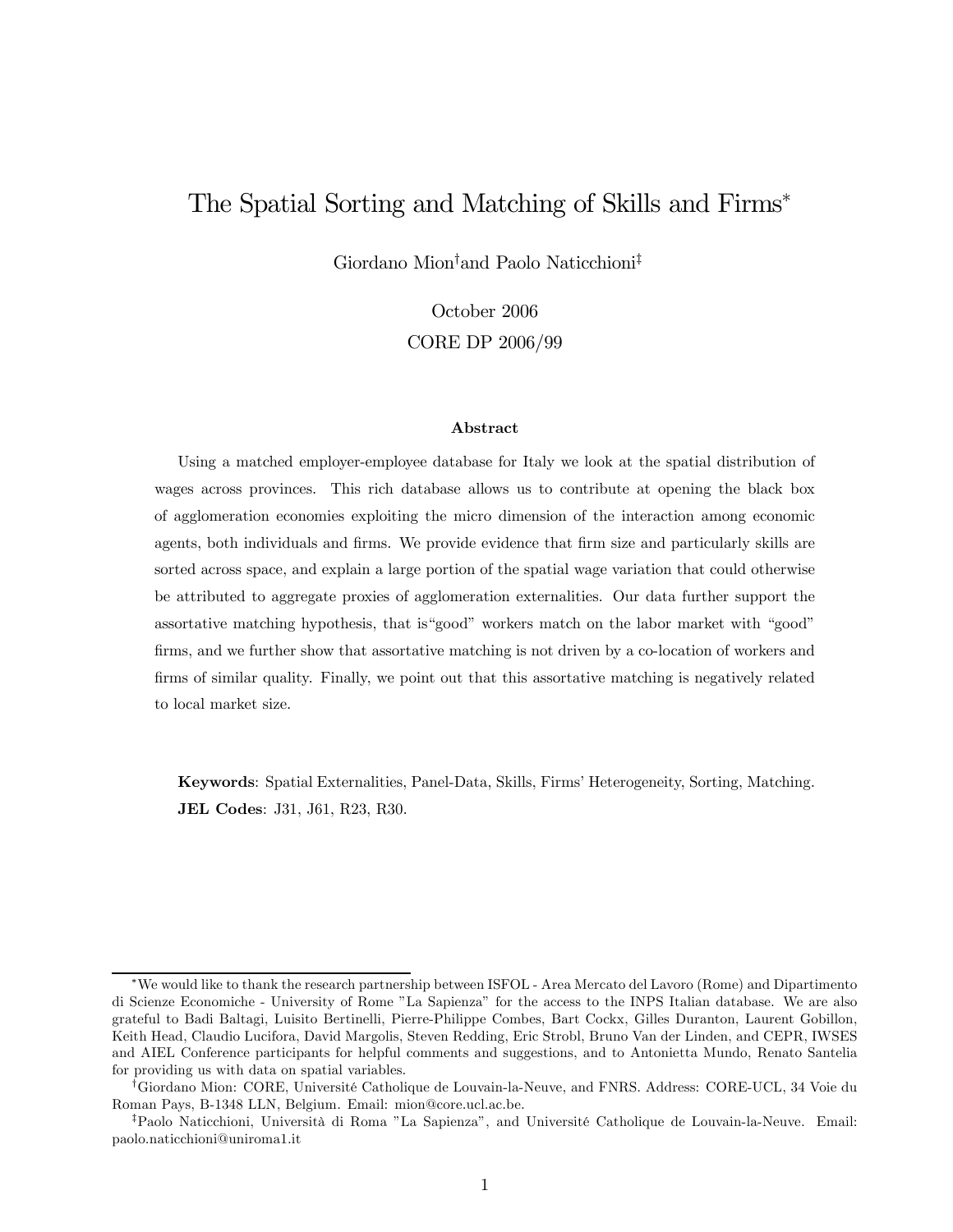# 1 Introduction

Imbalances in terms of wages, GDP per capita, growth, and labor markets' outcomes are pervasive features of the economic landscape. Spatial disparities are in fact large in both developed and developing countries attracting a lot of political concern and, in the case of EU, they are so strategically important to be ranked at the top of the political agenda.<sup>1</sup> As for wages, Glaeser and Mare  $(2001)$ find that they are 33% higher is US cities compared to outside metropolitan areas. Data evidence on EU as a whole is less systematic. However, a number of country-based studies, like for instance Combes, Duranton and Gobillon (2004), show that wages vary considerably across space.

There is also a large body of empirical literature concerned with measurements of growth and productivity advantages stemming from agglomeration economies such as urbanization and localization externalities, and market potential. However, despite some relevant exceptions, $\frac{2}{3}$  most frameworks deal with aggregate proxies for agglomeration, neglecting the very nature of these externalities which comes from economic agent -individuals and firms- interactions.

The fact that "good" workers and firms are sorted across space is the flip side of agglomeration economies. In this paper, we explicitly deal with two agents' characteristics, namely workers' skills and firms' size. In particular, we estimate a Mincerian equation using a matched panel employer-employee database for Italy and we consider as skills all the time-invariant attributes of a worker that add to his productivity, using individual fixed effects. Exploiting the information of individual data is crucial in order to assess the importance of skills and firm size in explaining standard aggregate measures of agglomeration economies as well as to get some intuition about the underlying mechanisms leading to such sorting. In other words, we aim at contributing to open the black box of agglomeration externalities.

From the view point of theory there at least three explanations for the positive sorting of worker skills across space. First, cities provide valuable consumption amenities for skilled workers, such as theaters, museums, cultural activities, etc. Second, as suggested by Moretti (2004), bigger cities offer higher returns to education (private plus social) fostering the investments in human capital. Third, in a dynamic perspective cities provide a better environment for the accumulation of human capital thanks to more effective face-to-face interactions like in Glaeser and Mare (2001).

As for the sorting of firms, labor market matching models like Kim (1989) and Helsley and Strange (1990) are consistent with bigger and more productive firms being disproportionately located in large

<sup>1</sup>The reduction of income disparities among EU regions involve much of the political debate with Structural and Cohesion Funds, both aiming at the reduction of imbalances, correspond to approximately one third of the EU budget in the period 1994-1999.

<sup>2</sup> See Glaeser and Mare (2001), Henderson (2003), and Combes, Duranton, and Gobillon(2004).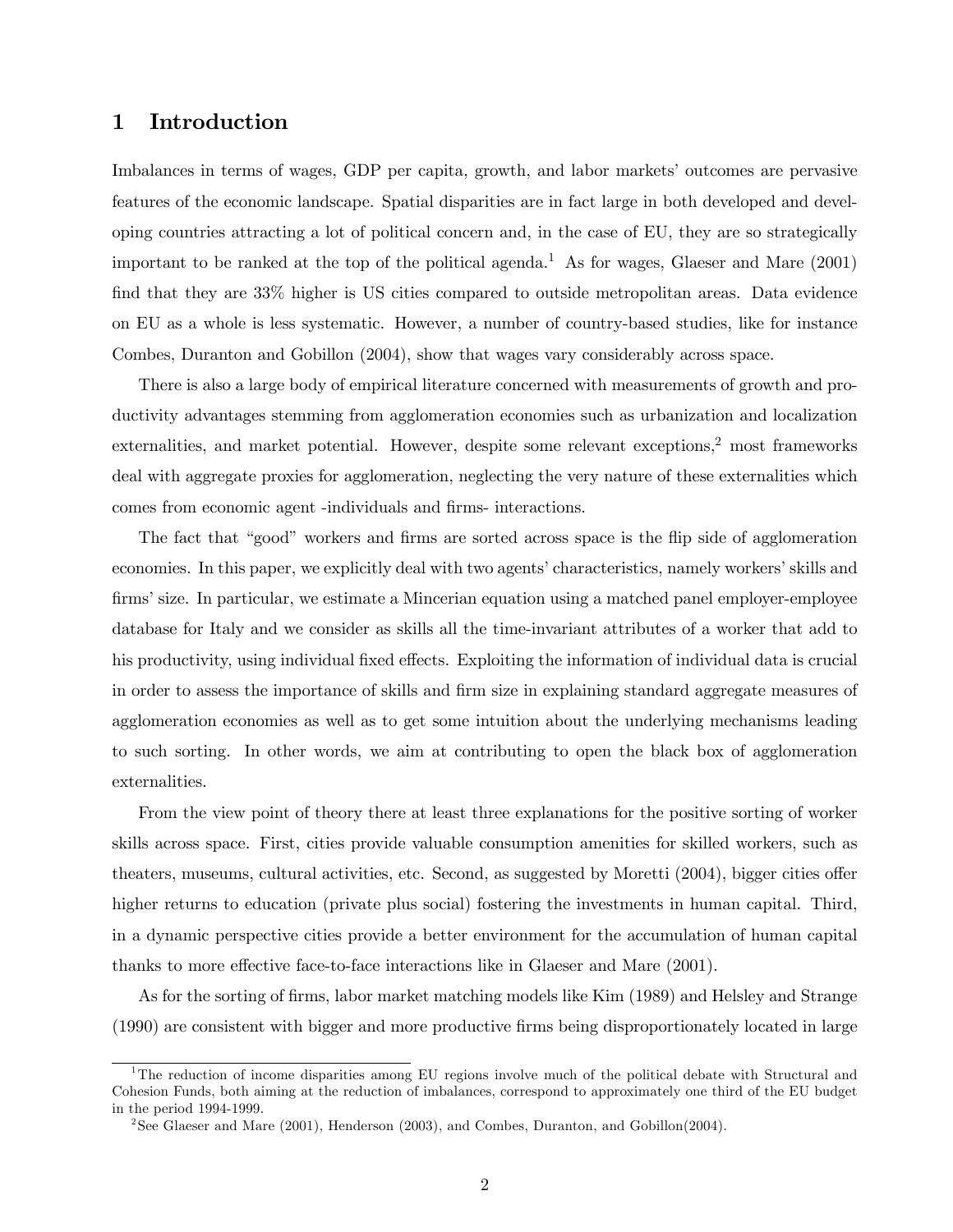cities. The size of the local labor market improves the quality of matching between firms and workers boosting productivity. A more recent strand of literature, started with the model of Melitz (2003), takes explicitly into account individual firms' heterogeneity in productivity. In these models, firms differ exogenously in their productivity but they can still coexist on the same market because they sell differentiated varieties. The size of the market and the degree of product substitutability determine the minimum efficiency threshold needed to break even and, as the market gets larger, competition drives less productive firms to exit.

Our individual data on wages supports the existence of sorting, for both individuals and firms, and this is robust even after controlling for endogeneity in location choice. In particular, we show that nearly 75% of raw wage variation across Italian provinces is explained by differences in individual skills. Furthermore, we provide evidence that sorting is essentially "static", i.e. due to non migrants. On the contrary, the sorting of firms accounts only for a small fraction of wage variability. These results suggest that our proxies for individual and firm heterogeneity are important, and account for a large portion of agglomeration externalities as measured by standard aggregate indicators.

Another interesting dimension we can exploit in our data is the connection between employer and employee information, testing the existence of a positive correlation between individual skills and firm size (the so called assortative matching). The evidence in the literature concerning assortative matching is mixed. In our data, we do find a positive correlation ("good" workers matching with "good" firms) and we further show that results are not driven by co-location issues. To the best of our knowledge, this is the first analysis of the spatial dimension of assortative matching using an employer-employee database.

Quite interestingly, we also break down this result across provinces, showing that the degree of assortative matching is negatively related to local market size. This result is robust to the use of a more accurate measurement of general human capital as well as to the inclusion of a province specific firm size premium. This original result contrasts with Wheeler (2001), while being in line with Kim (1989). As long as firm-worker specific attributes are taken into account, then one can argue that the larger the size of a market the larger is the possibility of a worker/firm to find a partner with some specific characteristics which are valuable assets for the matching. Therefore, general attributes should became relatively less important the larger is the size of the market.

The rest of the paper is organized as follows. In Section 2 we present the theoretical background of our analysis. In Section 3 we present the data, the spatial variable definitions as well as some descriptive statistics, while in Section 4 we point out what a matched employer employee database can tell us more about spatial imbalances. Section 5 is devoted to the econometric results, in which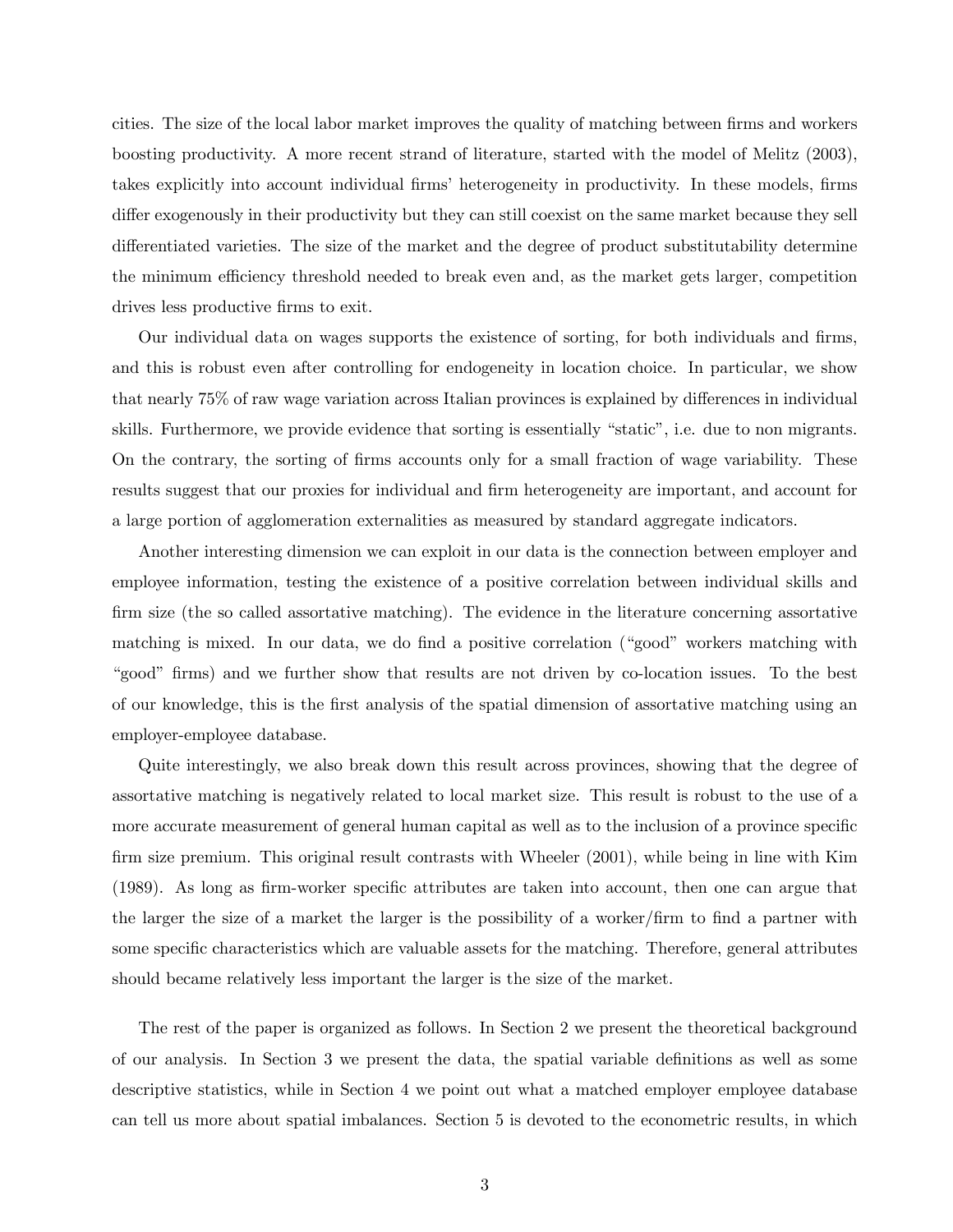we also deepen the endogeneity issue. Section 6 further discusses the evidence of sorting and matching coming out from our estimates. Finally, conclusions are reported in Section 7.

## 2 Theoretical Background

### 2.1 Agglomeration Economies

The term "agglomeration economies" refers to those externalities stemming from the interaction of agents across space that positively affects local productivity and growth. There is a large body of literature<sup>3</sup> , both theoretical and applied, that has identified several mechanisms leading to the emergence of agglomeration economies. However, despite the large number of empirical studies, data limitations and the lack of a unified underlying theoretical framework make it difficult to disentangle the relative importance of different microfoundations that are, to a large extent, observationally equivalent. One of the goal of this paper is to contribute to this debate on the microfoundations of agglomeration economies by looking at the relative importance of individual versus firms' characteristics. Models of agglomeration externalities concern firms and workers, implicitly assuming that one or both types of agents are more productive where the externality is at work (spatial sorting of workers and/or firms). However, most of the underlying theoretical and empirical studies are about firm productivity and location and despite some relevant exceptions, like Glaeser and Mare (2001), Henderson (2003), and Combes, Duranton, and Gobillon (2004), the empirical analysis has focused on aggregate rather than individual data. Our data allow us to match individual workers and firms' characteristics and can help to get a deeper and more accurate understanding of agglomeration economies.

In this paper, we will focus on the most widely investigated agglomeration economies: urbanization externalities, market potential and localization externalities.

Urbanization externalities represent one of the most important local interaction type related to the size of a market. The idea that market size has a positive impact on local productivity goes back to Marshall (1890) and have been formalized by Abdel Rahman, and Fujita (1990) among others. The urban literature has identified various mechanisms leading economic density to foster growth and productivity like knowledge cross-fertilization, increasing returns to scale in a non-tradable intermediate goods sector, matching of differentiated skills, etc.<sup>4</sup> Ciccone and Hall (1996) and Combes (2000) provide evidence in favor of the positive role of local employment density (a proxy for market size) on productivity and employment growth.

The second spatial externality investigated is the one typically arising in models mixing increasing

<sup>3</sup> See for instance the recent reviews of Duranton and Puga (2004) and Rosenthal and Strange (2004).

<sup>4</sup> See Duranton and Puga (2004) for a discussion of the microfoundations of urbanization economies.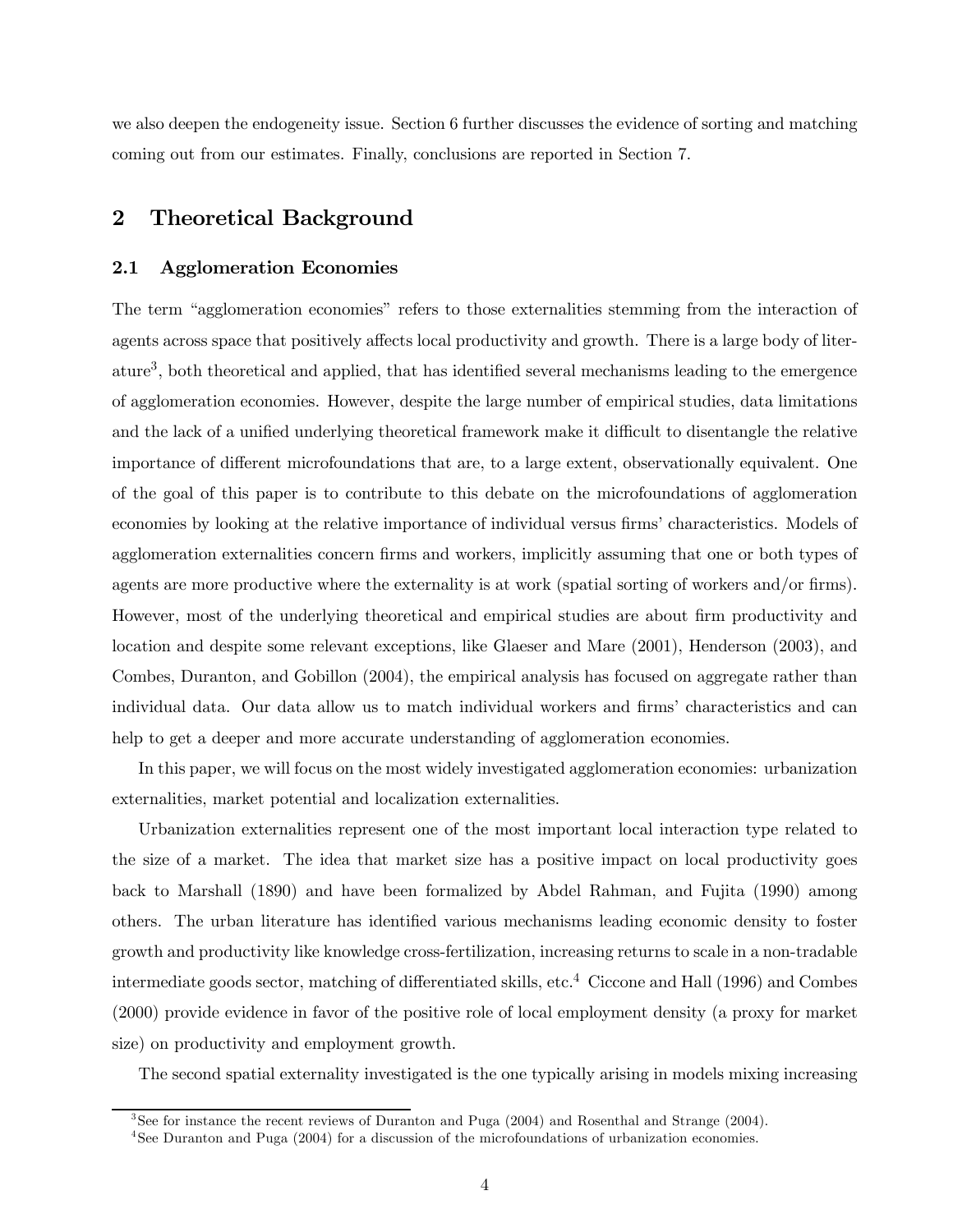returns and transportation costs where the reduced form of agglomeration incentives takes the form of a Market potential function. Loosely speaking, Market potential can be defined as the demand that a firm located in  $j$  can have access to in a world where trade is costly. The Market potential concept has been first put forward by Harris (1954) and then formalized by the so called new economic geography literature<sup>5</sup>. The basic mechanism underpinning agglomeration externalities in these models is the trade-off between the need to be close to consumers to reduce transportation costs (dispersion force), and the desire to concentrate production in order to exploit increasing returns to scale (agglomeration force). If trade costs are sufficiently low, then agglomeration dominates and firms massively relocate in areas providing better access to consumers' demand so boosting local factor prices and in particular nominal wages. Mion (2004) and Hanson (2005) provide evidence that local nominal wages are positively related to market potential, the latter being measured either "structurally" or with the simple average of disposable income coming from surrounding locations as originally proposed by Harris (1954).

Finally, localization externalities refer to the advantage stemming from the concentration of a specific industry in a given location (local specialization). The idea that local specialization fosters growth and productivity also goes back to Marshall (1890) that already identifies three channels (labor market pooling, input sharing and knowledge spillovers) through which localization externalities take place. The models of Henderson (1974) and Duranton and Puga (2004) among others provide a micro-foundation for these externalities. On the other hand, the empirical works of Glaeser et al (1992) and Henderson (2003), which use a measure of local sectoral specialization to proxy for such externalities, suggest that localization externalities play an important role in local growth and productivity. Moreover, Rosenthal and Strange (2001) provide some evidence on the relative importance of labor market pooling, input sharing and knowledge spillovers.

### 2.2 The Spatial Sorting of Workers' Skills and Firms' Size

The fact that "good" workers and firms are sorted across space is the flip side of agglomeration economies. In this paper, we explicitly deal with two agents' characteristics, namely workers' skills and firms' size. One goal of the paper is to quantify the importance of skills and firm size in explaining standard aggregate measures of agglomeration economies as well as to get some intuition about the underlying mechanisms leading to such sorting.

The sorting of workers' skills

<sup>&</sup>lt;sup>5</sup>See for instance Fujita, Krugman and Venable (1999) or Fujita and Thisse (2002).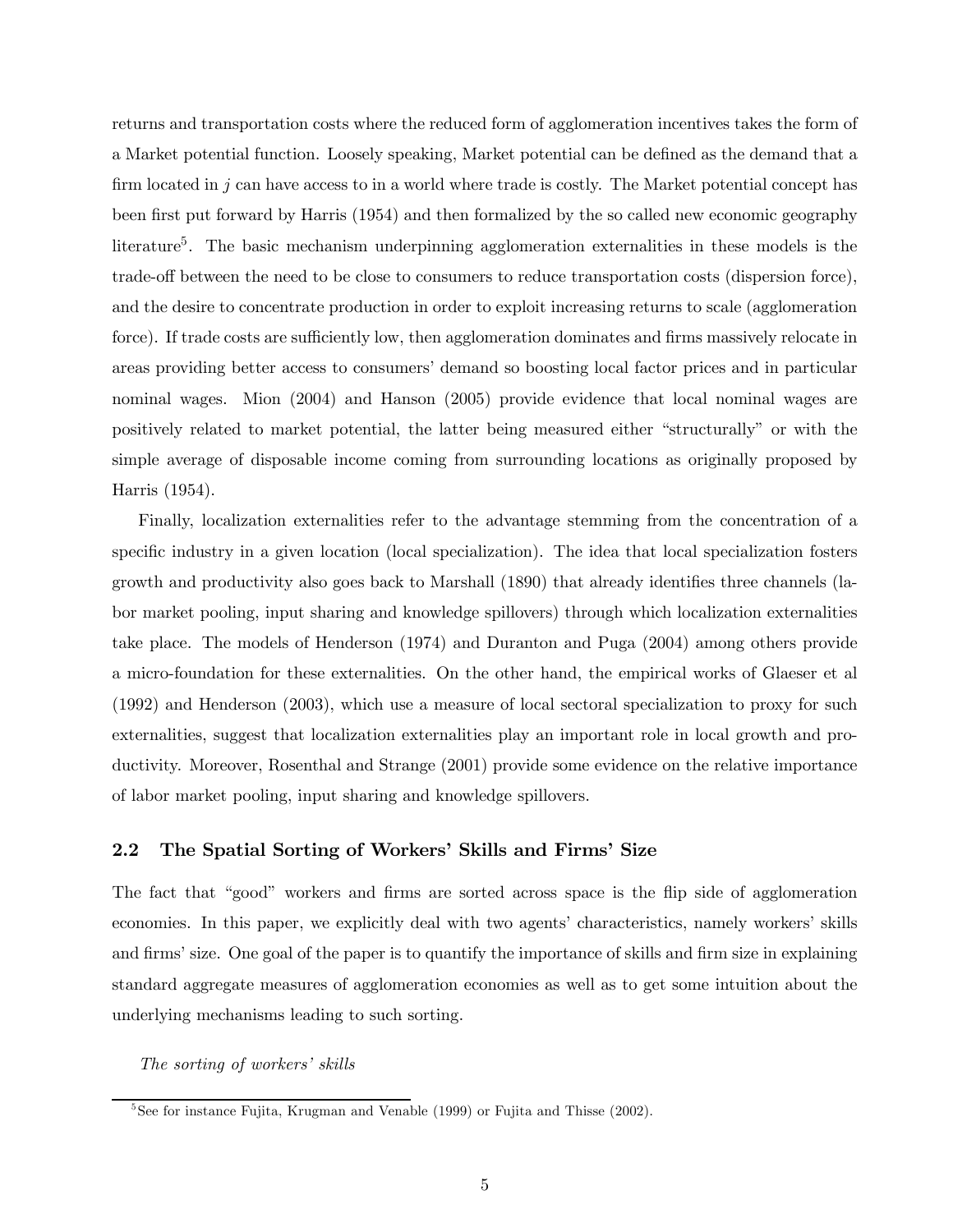The term skills refers here to workers' attributes like ability and education that are in principle time invariant and increase a worker productivity irrespectively of the characteristics of the employer. The idea that skilled workers are sorted across space is, although less explored than other factors, not new in the urban literature and, as previously argued, it might be a crucial element in getting a better understanding of the microfoundations of spatial externalities.

The oldest explanation is the so-called "bright lights" hypothesis. Skilled workers are known to be more mobile. Therefore, as long as extensive consumption amenities and services provided in cities are particularly valuable assets for them, they would prefer cities as the destination of their migrations. Tabuchi and Yoshida (2000) find that the elasticity of "real" wage with respect to city size is negative suggesting that people living in cities do accept a lower real wage to enjoy consumption benefits.

Another possibility, which does not necessarily involves migrations, is that cities provide higher returns to educations so that residents find it profitable to invest more in the accumulation of human capital that would then foster local productivity and growth. Moretti (2004) actually finds some evidence of a positive relation between city density and returns to education (private plus social), while Borjas, Bronas and Trejo (1992) find that the skills composition and the size of internal US migrations are well explained by interstate differences in the returns to education which are pretty heterogeneous across space.

On the other hand, Glaeser and Mare (2001) discuss a third dynamic mechanisms. Large cities can be in fact places where the accumulation of human capital can be faster than anywhere else due to the intense and stimulating face to face interactions. The authors further provide evidence in favor of their conjecture by looking at whether individuals moving from a small (large) to a large (small) city experience a substantial wage increase (decrease). In particular they find that only workers moving to a large city get a substantial wage change and that this increase occurs only few years after moving as if they had to accumulate human capital locally before their productivity (and wage) could raise. On the other side workers moving to a small city earn virtually the same wage suggesting that the human capital they had previously accumulated in large cities does not depreciate after the migration, and is a valuable asset also in their new job.

Finally, the link between human capital accumulation and space finds some support even in the more recent new economic geography literature. Redding and Schott (2003) develop a model where if skill-intensive sectors have higher trade costs, more pervasive input-output linkages or stronger increasing returns to scale, then remoteness depresses the skill premium and therefore incentives for human capital accumulation. The authors further provide evidence that countries with a lower market potential display lower levels of educational attainments.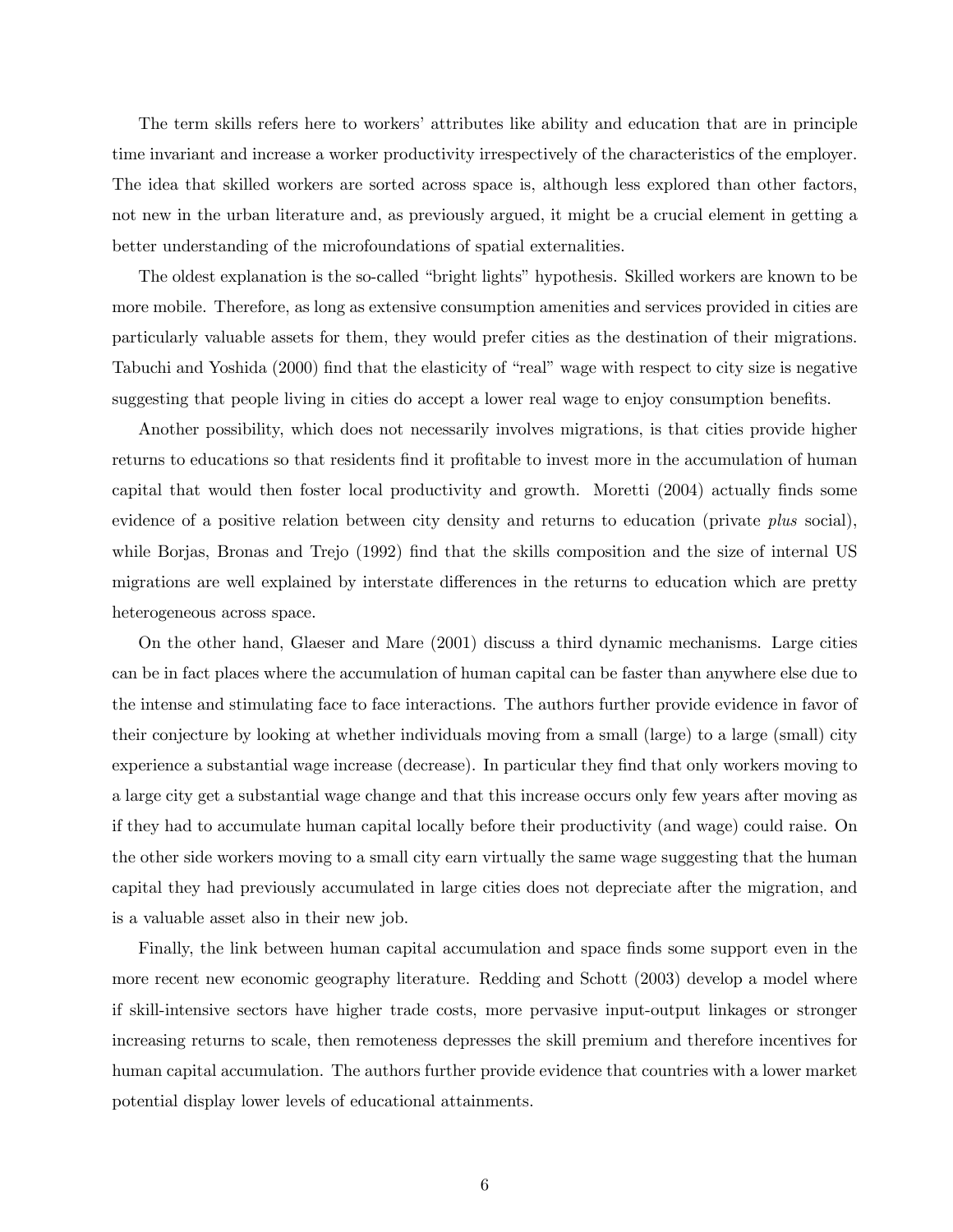### The sorting of firms' size

There are many theoretical frameworks where agglomeration economies translate into higher firms' productivity, with the latter being usually positively related to the size of the firm. Parallel to the case of workers' skills, the link between space, productivity and firm size could be a powerful insight to open the black-box of agglomeration economies.

Bresnahan and Reiss (1991), when looking at the impact of market size on firms' entry decisions and markups, show that markups should be lower the larger the local market. In this framework, firm size should increase with local demand for firms to break even. The positive correlation between firm size and economic density has been documented in Campbell and Hopenhayn (2005).

Labor market matching models like Kim (1989) and Helsley and Strange (1990) are further consistent with bigger and more productive firms being disproportionately located in large cities. The size of the local labor market improves the quality of matching between firms and workers boosting productivity. However, when market size expands, fiercer labor market competition make it feasible only for a less than proportional number of firms to survive, and these firms will employ more workers, i.e; they are bigger.

A more recent strand of literature, started with the model of Melitz (2003), takes explicitly into account individual firms' heterogeneity in productivity. In Melitz (2003), firms differ exogenously in their productivity but they can still coexist on the same market because they sell differentiated varieties. However, due to a fixed cost in production, a firm must be sufficiently productive with respect to competitors to be able to break-even. The size of the market and the degree of product substitutability determine the minimum efficiency needed to survive. As the market gets larger, competition becomes fiercer and less productive firms exit. Therefore, firms are bigger and more productive the larger is the local market. Moreover, Melitz and Ottaviano (2005) show that firms' size and productivity should also be positively correlated to market accessibility which is closely linked to the concept of market potential. Many empirical works, like Pavnick (2002), Syverson (2004), and Bernard et al (2006) have confirmed the main testable implications of these models.

# 3 Data Description and Spatial Variables

### 3.1 Data Sources

In this paper we use an administrative database provided by INPS (the Italian Social Security Institute). More specifically, we work on a panel version of this database, elaborated by ISFOL, which matches employer and employee information, a similar database like the one used by Kramarz, Abowd,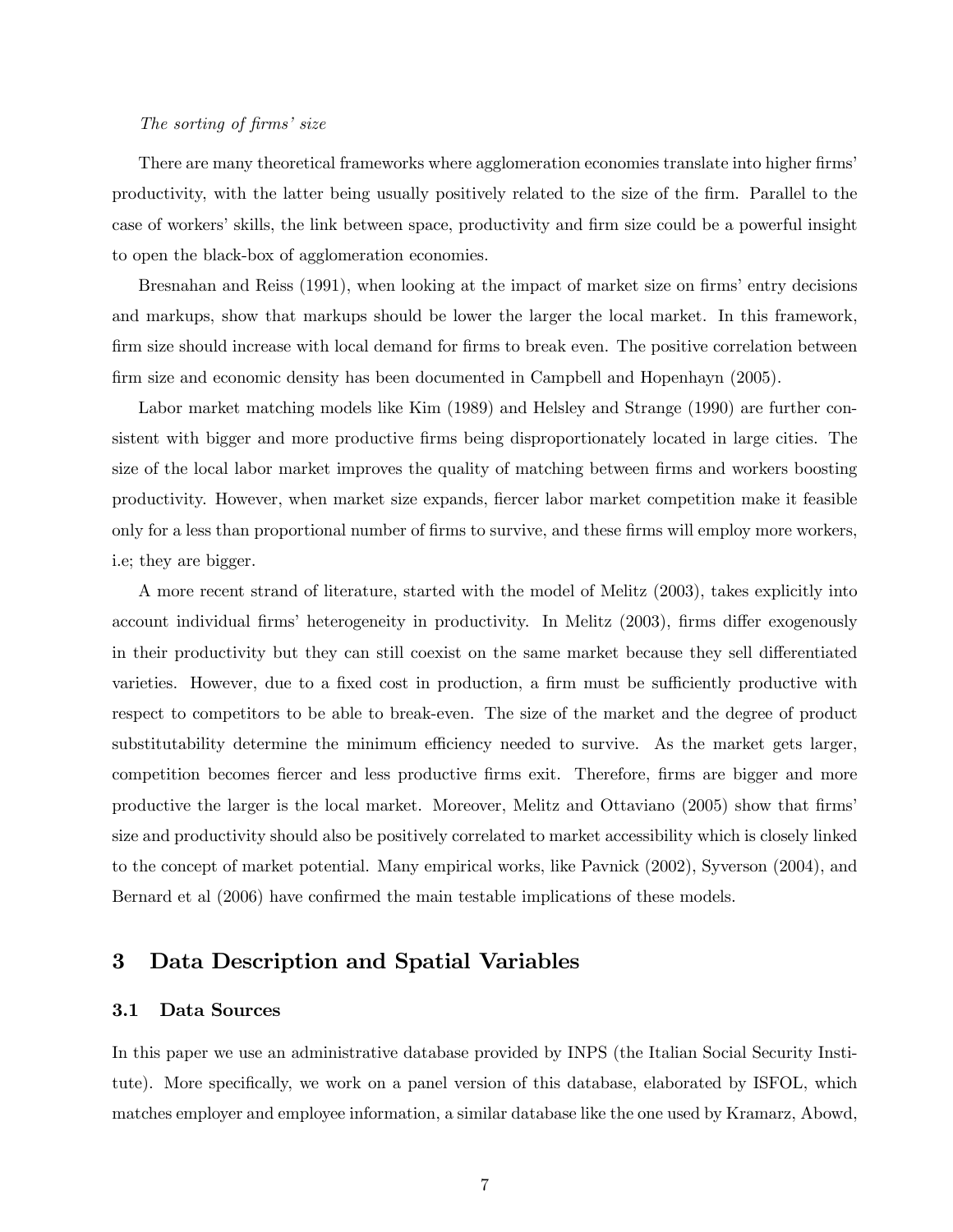and Margolis (1999) for France. The sample units are full-time workers in all private sectors but agriculture, covering 14 years from  $1985$  to  $1998$ <sup>6</sup>

As far as workers' characteristics are concerned, the database contains many individual information like age, gender, qualification, place of birth, workplace, date of beginning and end of the current worker contract, the social security contributions, if the worker is either part time or full time, the gross yearly wage, and the number of worked weeks and days.

As for firms, we have the following set of information: plant location (province), the average number of employees, the sector, the date of start up and the one of shut down (if any). This means that, contrary to other database, we are able to exactly identify where a job takes place since the headquarter and plant location are two separate pieces of information.

As far as job location is concerned, we use data on the 95 Italian provinces.<sup>7</sup> The choice of provinces represents a good compromise between a detailed classification of the Italian territory and data availability. Provinces are in fact sufficiently big to entirely cover cities area and small enough to provide a rich data variability. Data on yearly sectoral employment at the provincial level are provided by INPS and refers to the period 1986-1998. The corresponding sectoral decomposition is the ATECO 81, which splits the Italian economy in 52 sectors (at 2digit level). Province data on education (year 1991), and households' disposable income (period 1991-2000) are provided by the "Istituto Tagliacarne".

As for historical data, information about provinces population in 1861, 1881, and 1901 comes from a re-elaboration of population census by municipalities operated by ISTAT. Data on local sectoral specialization for the year 1951 comes from the "Ateco51-91" database, which is still provided by ISTAT. Finally, data on surface and crow-fly distances among provinces' centroids comes from Arcview GIS software.

### 3.2 Spatial Variables definitions

In this section we define our spatial variables. As for urbanization externalities, we measure them like in Ciccone and Hall (1996) and Combes (2000):

$$
Dens_{j,t} = \ln \left[ \frac{empl_{j,t}}{area_j} \right] \tag{1}
$$

<sup>&</sup>lt;sup>6</sup>The sample scheme has been set up to follow individuals born on the  $10^{th}$  of March, June, September and December, and therefore the proportion of this sample on the Italian employees population is approximately of 1/90. Moreover, apprenticeships and part time workers are excluded from the dataset, since the attention is focused on standard labor market contracts (blue collar, white collar and managers). Further, self-employed are not included in INPS database.

<sup>&</sup>lt;sup>7</sup>Actually, in 2006 the Italian provinces are 103. The transition between 95 and 103 took place in 1995. In this paper we consider the initial classification of 95 provinces, converting subsequent changes of definitions to the old classification.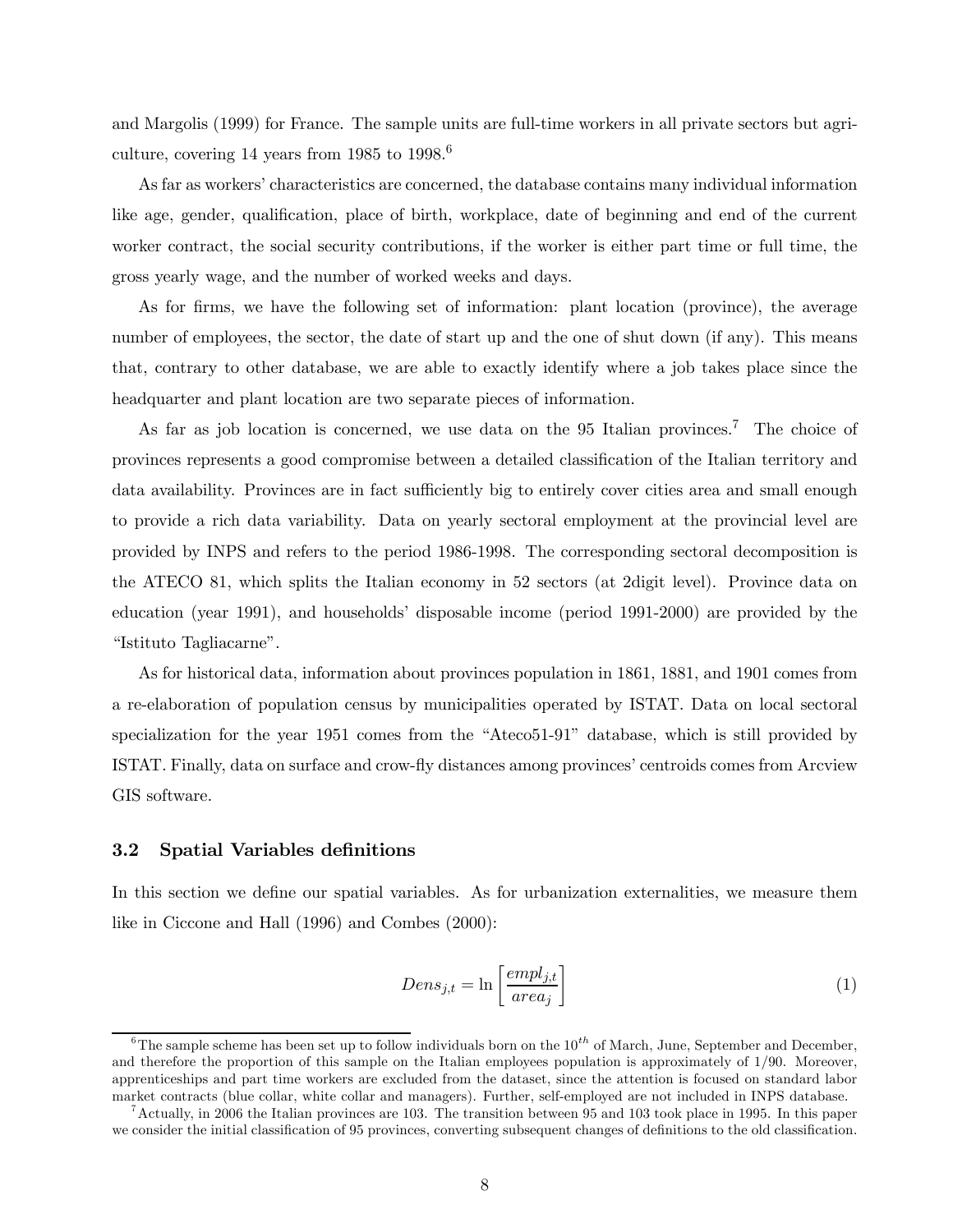where  $empl_{j,t}$  is employment in location j at time t, while  $area_j$  is a location surface in square km. As standard, we consider the log, and we do the same for all the other location variables in order to interpret parameters as elasticities and to ease comparison with previous studies.

The market potential is instead defined using the following spatially weighted component, as originally introduced by Harris (1954) to measure the "potential" demand for goods and services produced in a location  $j = 1, 2, ..., J$ :

$$
MP_{j,t} = \ln\left[\sum_{k \neq j} Y_{k,t} d_{jk}^{-1}\right],\tag{2}
$$

where  $Y_{k,t}$  is an index of purchasing capacity of location k (usually disposable income, as in this paper) at time t, and  $d_{jk}$  is the distance between two generic locations j and  $k$ <sup>8</sup>. The choice to neglect the disposable income of location j, which is rather standard in the literature,<sup>9</sup> helps to mitigate both endogeneity problems and possible multicollinearity with the density variable.<sup>10</sup> Furthermore, the use of a power minus one function of distance  $(d_{jk}^{-1})$  is justified by the gravity equation literature<sup>11</sup> and the trade nature of this literature. It is true that there exist frameworks dealing with the structural estimation of NEG models, like Head and Mayer (2004) and Mion (2004), which use more sophisticated measures of market potential than (2). However, our goal here is to provide a measure of the magnitude of agglomeration economies and not to estimate the underlying model parameters.<sup>12</sup>

Finally, as a proxy for local sectoral specialization  $(Spec_{j,s,t})$  of location j in sector s at time t, we use the following index, as in Combes (2000):

$$
Spec_{j,s,t} = \ln\left[\frac{empl_{j,s,t}/empl_{j,t}}{empl_{s,t}/empl_{t}}\right].
$$
\n(3)

<sup>&</sup>lt;sup>8</sup>It is interesting to note that Harris (1954) did not provide any model to justify its concept of market potential. This is not surprising since general equilibrium models dealing with increasing returns to scale, space, and product differentiation have been introduced only recently. In particular, Fujita, Krugman and Venables (1999) show that market potential functions can be obtained from many spatial general-equilibrium models, thus providing the theoretical background for the use of such an approach.

<sup>&</sup>lt;sup>9</sup>See Mion  $(2004)$  and Hanson  $(2005)$ .

 $10$ High density provinces are usually characterized by a large disposable income. This means that, if we considered in the market potential index the disposable income for location j, then the correlation between density and market potential would be relatively high involving possible multicollinearity problems.

 $11$  See Disdier and Head (2004).

 $12$ To this respect Head and Mayer (2004), when comparing Harris' market potential with a more elaborated measure, did not find any strong evidence in favor of the latter in terms of predictive power.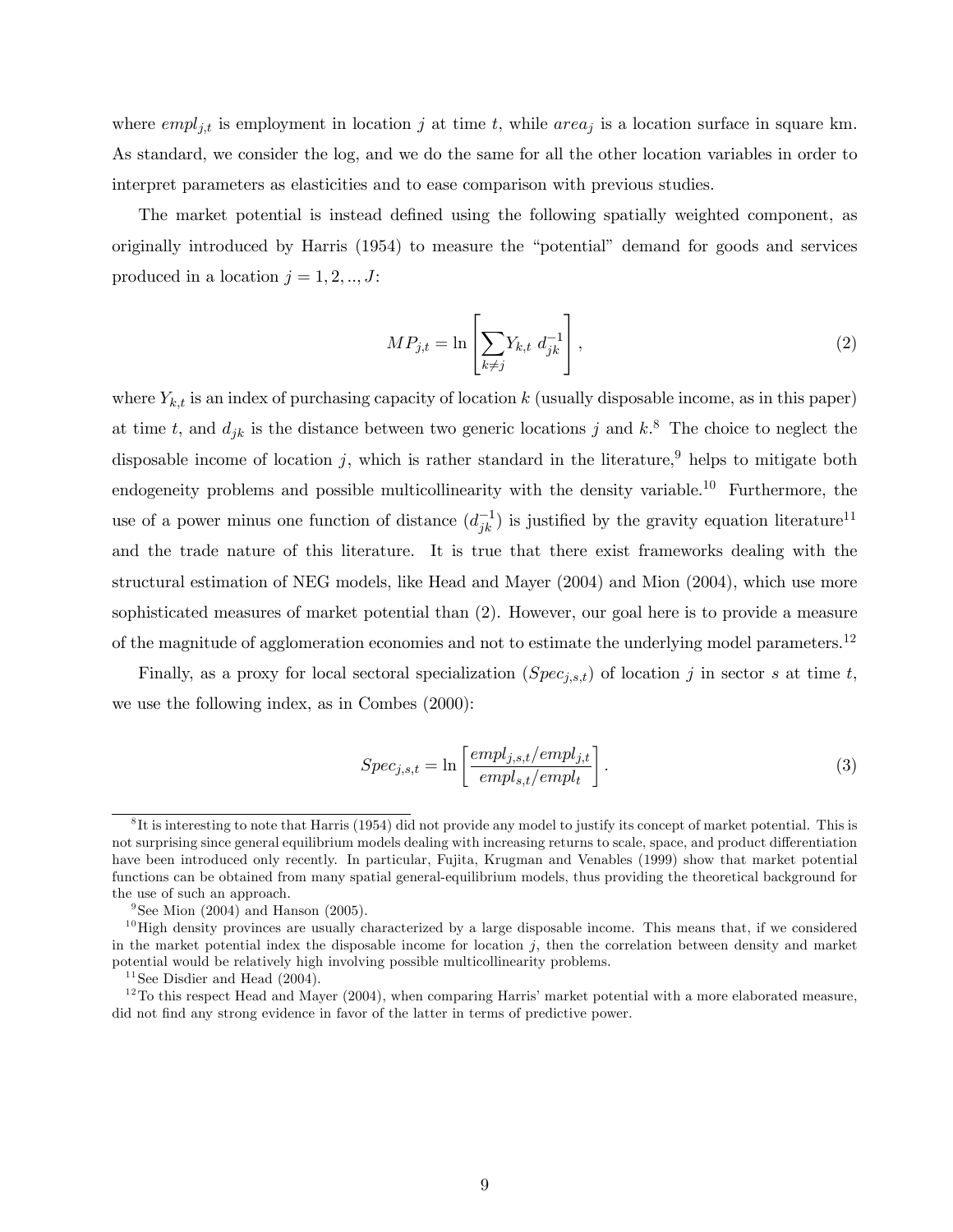### 3.3 Database Construction and Descriptive Statistics

In our empirical analysis we focus on the period 1991-1998 for which all individual and spatial data are jointly available. Our unit of analysis is a worker i at year  $t^{13}$ . We further eliminate those extreme observations below (above) the  $1^{st}$  (99<sup>th</sup>) percentile of the wage distribution, and consider only workers with at least two observations in the period in order to be able to perform a within transformation on our data.

Moreover, in this paper we focus on male individuals with age between 24 and 39 (when they first enter in the database), *i.e.* 31,457 workers and 200,015 observations. The choice to consider only male workers is quite standard in the wage equation setting, as for instance in Topel (1991). Women wage dynamics is in fact often affected by non-economic factors, meaning that standard economic and spatial covariates are less relevant in explaining their carriers. Furthermore, as we will see in Section 4, workplace changes are crucial for estimations and young male workers represents a relatively homogeneous category with respect to migration. Indeed, the related literature - like Borjas, Bronars, and Trejo (1992) and Dahl (2002) - usually focuses on them.<sup>14</sup> Finally, the need to have a good measure of skills, that we measure as individual fixed effects, leads us to consider only workers with more than four observations ending up with a panel of 24,353 workers and 175,700 observations.<sup>15</sup>

The dependent variable in our regressions is the (log) of gross monthly wage in thousands of Italian liras. Data have been deflated and the base year is 1991. As for individual characteristics, we focus on the standard covariates usually used in a Mincerian equation: age, age<sup>2</sup>, and two other dummies for blue collar and white collar with the residual category being managers, as well as time and sectoral dummies.

Moreover, in order to capture firms' heterogeneity we use the log of firm size. The positive and strongly significant relation between wages and firm size has been extensively studied in labor

<sup>&</sup>lt;sup>13</sup>As for job records of a worker, we consider only one employer-employee match per year. In particular, we assign to each individual  $i$  the monthly wage and job characteristics of the longest job record in year  $t$ . The choice of the monthly wage - reconstructed using yearly wage and worked weeks - is meant to control for both the actual time worked during a year as well as for differences in actual vs reported working time which can systematically vary across space. More precisely, as wage variable we use the yearly wage paid by the firm to the employee, divided by the number of worked weeks, and then reporting the week wage at the monthly level. We did not use the information of the worked days because Ginzburg et al (1998) claimed that this variable in the south could be underestimated, leading to higher daily wages in this region, which is indeed supposed to be the poorest Italian area.

 $14$ It is for example well known that male prime-age workers are more mobile. Indeed, in our full sample of  $92,579$ workers 10.49% of them change location at least once in the observation period, with respect to the 13.54% of male prime-age.

 $15$  Estimations of spatial externalities in the database with all male prime-age workers with more than two observations (31,457 individuals) are available upon request and are virtually identical. The same conclusions further apply when we consider a wider database not restricted to male prime age (92,579 individuals and 560,040 observations): signs of coefficients are the same even if they are smaller in magnitude, as expected.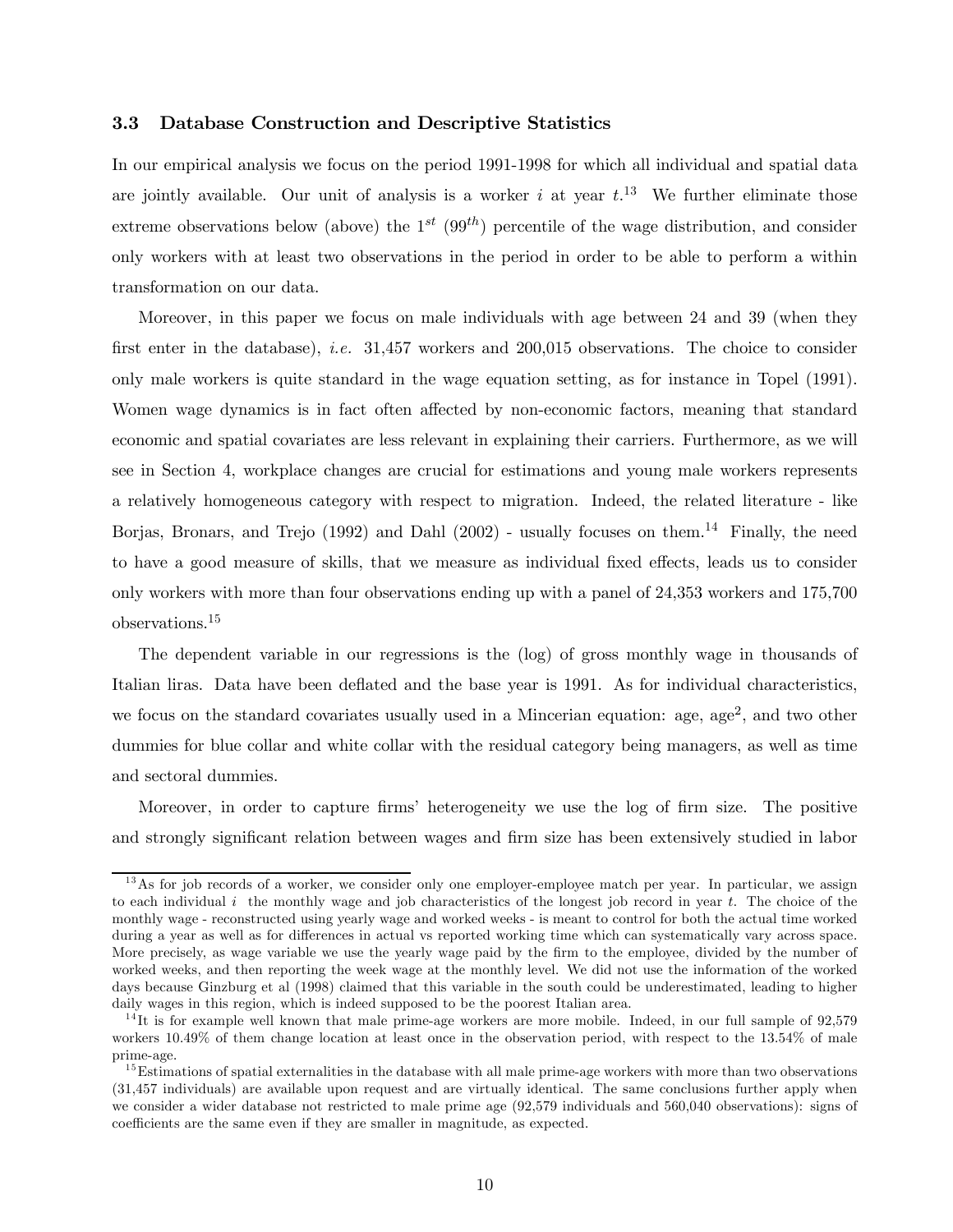economics. The seminal papers are probably the ones of Krueger and Summers (1988) and Brown and Medoff (1989). In particular, this literature points out a persistent positive effect of firm size on wages, identifying several different explanations.<sup>16</sup>

As spatial variables we consider employment density, market potential, and localization externalities as defined (respectively) in (1), (2), and (3). Descriptive statistics of the main variables used in our sample are provided in Table 1.

Spatial imbalances come out quite clearly from our data. The spatial distribution of wages is in fact far from being uniform across Italian provinces suggesting that location matters. This does not have to be taken for granted, since Italy is a country characterized by a very important centralized wage setting where, within each sector, contracts have to respect several national based constraints like a minimum wage. However, it is worth noting that firms are allowed to integrate the national contract with a company specific contract in which, for instance, wages can be increased.

To provide some figures about spatial imbalances, the ratio between the highest average province wage (considering time averages over the period) and the lowest one is 1.52, and this ratio is increasing overtime (1.46 in 1991 and 1.56 in 1998). This result still holds if the different qualifications are taken into account. For instance, the same rate is equal to 1.40 for blue collar workers, 1.53 for white collar and 2.82 for managers. Even considering a less extreme indicator than the  $max/min$  like the  $90<sup>th</sup>/10<sup>th</sup>$  percentile ratio we still derive a relevant wage variation. This ratio is in fact 1.24 for all workers, while being 1.22 for blue collar, 1.17 for white collar and 1.33 for managers.

# 4 What Can Matched Employer-Employee Panel Data Tell us More About Spatial Imbalances?

Most of the studies that has dealt with the measurement of spatial externalities, like Glaeser et al (1992), Ciccone and Hall (1996), and Mion (2004), use aggregate data on labor, wages and productivity. Using individual level data provides relevant steps forward in the analysis. First of all, it is possible to control for possible composition effects due to individual characteristics like age, gender and qualification.<sup>17</sup>

 $16$  For instance, some papers claim that only more productive and big size firms can afford to pay efficiency wages in order to attract and keep skilled workers (Krueger and Summers, 1988), while other papers stress the importance of unions power in big size firms and the consequent impact on wages. Further, another explanation concerns the fact that big size firms make use of a better screening device in order to select high skilled workers. For a survey concerning all this literature see Oi and Idson (1999).

 $17$  Indeed, in our data both the age and the gender of workers are strongly correlated with economic density and the same apply, although to a smaller extent, to market potential. For instance, female workers can be found more easily in big cities with the working population being a little older. Since female workers earn less and at the same time wages are positively correlated with age, the sign of the bias coming from omitting these individual control variables on economic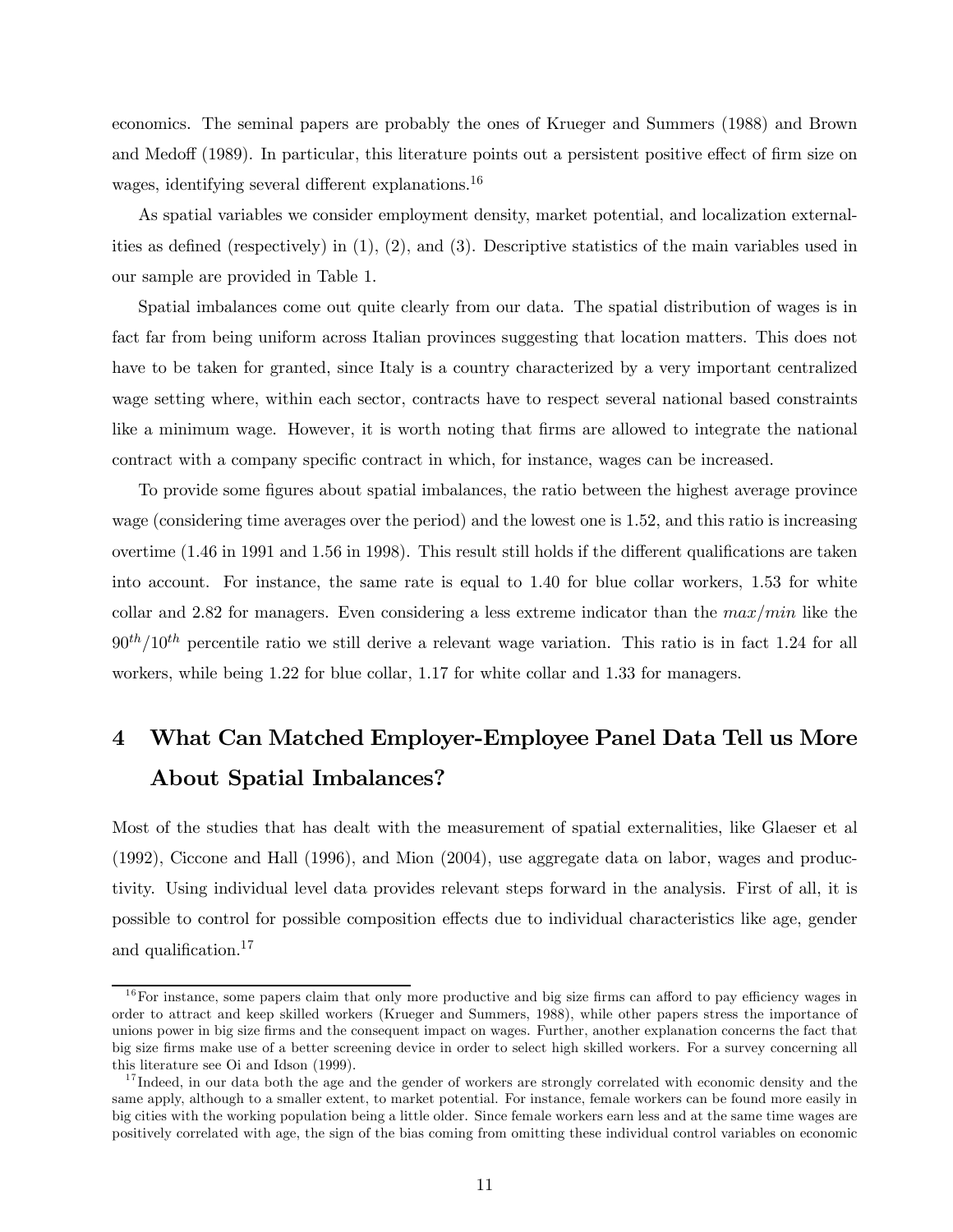A second more relevant point in using individual data is that the panel nature of our data allow us to control for a very important source of wage variation: unobserved time-invariant individual characteristics (skills). Education is certainly one important component of individual skills, but the use of individual fixed effects is crucial to capture other important time-invariant features, for instance ability, that would be otherwise neglected. This choice is quite standard in labor economics<sup>18</sup>, especially when the core of the analysis is not the estimate of the returns to education. Accounting for such individual effects turns out to be particularly interesting when their distribution across space is uneven. Glaeser and Mare (2001), Moretti (2004), and Redding and Schott (2003) provide the rationale for an interplay between skills and space. In particular, these frameworks suggest that skilled workers should be disproportionately found in regions characterized by high density and market potential. Therefore, skills can explain a not negligible share of the agglomeration externalities as usually measured by raw aggregate proxies.

Another important element we can deal with our data is firms' heterogeneity. On the one side, there is an important literature focusing on the positive relation between firm size and wages. Nevertheless, as long as there is no correlation between firm size and location characteristics, omitting the former would have no impact on the estimates of spatial externalities. To this respect, the recent literature on heterogeneous firms (started with the work of Melitz, 2003) predicts that the size of the local market is positively related to firm size and productivity. Indeed, in our data firm size in positively correlated with density (0.12), and this correlation is strongly significant even after introducing sectoral dummies. All of this suggests that controlling for firm size may be considered as another relevant underlying microeconomic factor behind agglomeration externalities.

Finally, the capability to match employer and employee information allow us to investigate the extent to which skills are correlated with firm size, i.e. the existence of a possible assortative matching. The issue of the presence of an assortative matching has been recently questioned in the literature. However, we are able to go a bit further in the analysis -see section 6.3- by assessing whether the observed correlation is just due to co-location of both big firms and skilled workers in cities.

### 4.1 Econometric Specification and Identification

Once established the importance of using matched employer-employee data we can proceed in our empirical analysis. In particular we use an augmented Mincerian equation that combines standard features of labor economics with spatial externalities:

density is (in this case) undetermined a priori.

 $18$  See for instance Krueger and Rouse (1998).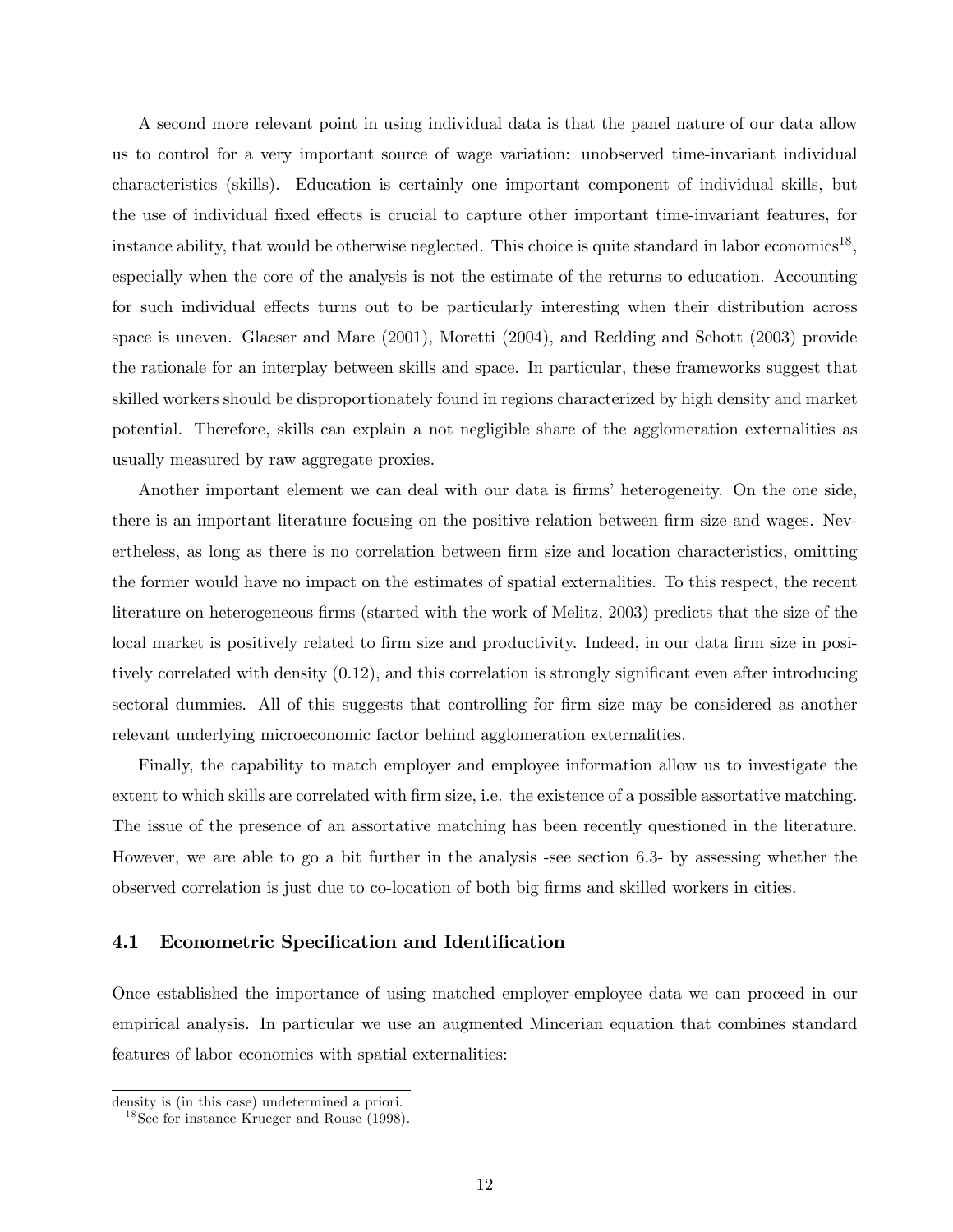$$
w_{i,t} = \mathbf{B}_1'\mathbf{I}_{i,t} + \mathbf{B}_2'\mathbf{F}_{f(i,t),t} + \gamma_0 Dens_{j(i,t),t} + \gamma_1 MP_{j(i,t),t} + \gamma_2 Spec_{j(i,t), s(f(i,t),t), t} + \delta_t + u_i + \varepsilon_{i,t} \tag{4}
$$

where subscript i refers to individuals, t to time, j to location, f to firms and bold variables refer to vectors. The dependent variable is the logarithm of gross monthly wage,  $u_i$  is an individual effect (skills), and  $\delta_t$  is a time effect. The term  $\mathbf{I}_{i,t} = \{Age_{i,t}, Age_{i,t}^2,$  Bc dummy<sub>i,t</sub>, Wc dummy<sub>i,t</sub>}' is a battery of individual characteristics while  $\mathbf{F}_{f(i,t),t}$  contains variables that controls for firm f features. The latter is defined either by  $\mathbf{F}_{f(i,t),t} = {\mathbf{i}_{s(f(i,t),t)} \ln(PrimSize_{f(i,t),t}) }'$ , where  $\mathbf{i}_{s(f(i,t),t)}$  is a set of industry dummies and  $ln(FirmSize_{f(i,t),t})$  is log of firm f size (both time varying), or by a fixed effect  $\mathbf{F}_{f(i,t)}$  (one for each firm) as in Abowd, Kramarz, and Margolis (1999). Finally,  $Dens_{j(i,t), t}$ ,  $MP_{j(i,t), t}$  and  $Spec_{j(i,t), s(f(i,t), t)}$ , indicate density, market potential and specialization, as defined in  $(1), (2)$  and  $(3).^{19}$ 

Identification of spatial variables is crucial in our analysis. As long as OLS are used, both the between and within variance identify  $\gamma_0$ ,  $\gamma_1$ , and  $\gamma_2$  and there is no major issue. However, with our preferred within estimates, identification essentially comes (although not exclusively) from workers changing sector/location. For instance, in the within dimension, only 14% of the variability of density is actually due to density changing over time in a given location with the remaining 86% coming from workers' migrations.<sup>20</sup> As for firms' characteristics, a similar problem arises for the within estimations of sectoral dummies and the coefficient of  $\ln(FirmSize_{f(i,t),t})$ , which are essentially identified by workers changing employer. Finally, when using the Abowd, Kramarz, and Margolis (1999) estimator (AKM), spatial variables are identified by their time variability only.

### 5 Regression results

In order to provide a clear overview of the relation between wages, skills, firms and spatial externalities, we present in Table 2 estimations of (4) based on OLS, within estimates without firm size, within estimates with firm size, as well as the firm and individual fixed effects estimator (AKM) of Abowd, Kramarz, and Margolis (1999), from column (1) to (4) respectively. In all specifications, except AKM

<sup>&</sup>lt;sup>19</sup>It is worth noting that in our notation the sectoral index s (referring to the 52 Ateco81 sectors), the location index j (referring to the 95 provinces), and the firm index f depend ultimately upon the couple  $(i, t)$  because they vary when an individual changes sector and/or province and/or firm at time  $t$ .

 $20$  In order to compute these shares of the within variance we first attribute to each worker the same (initial) location for the entire period and then we compute the (without migration) within variance of density. Finally, we compare this within variance with the non-restricted variance that includes workers' movements.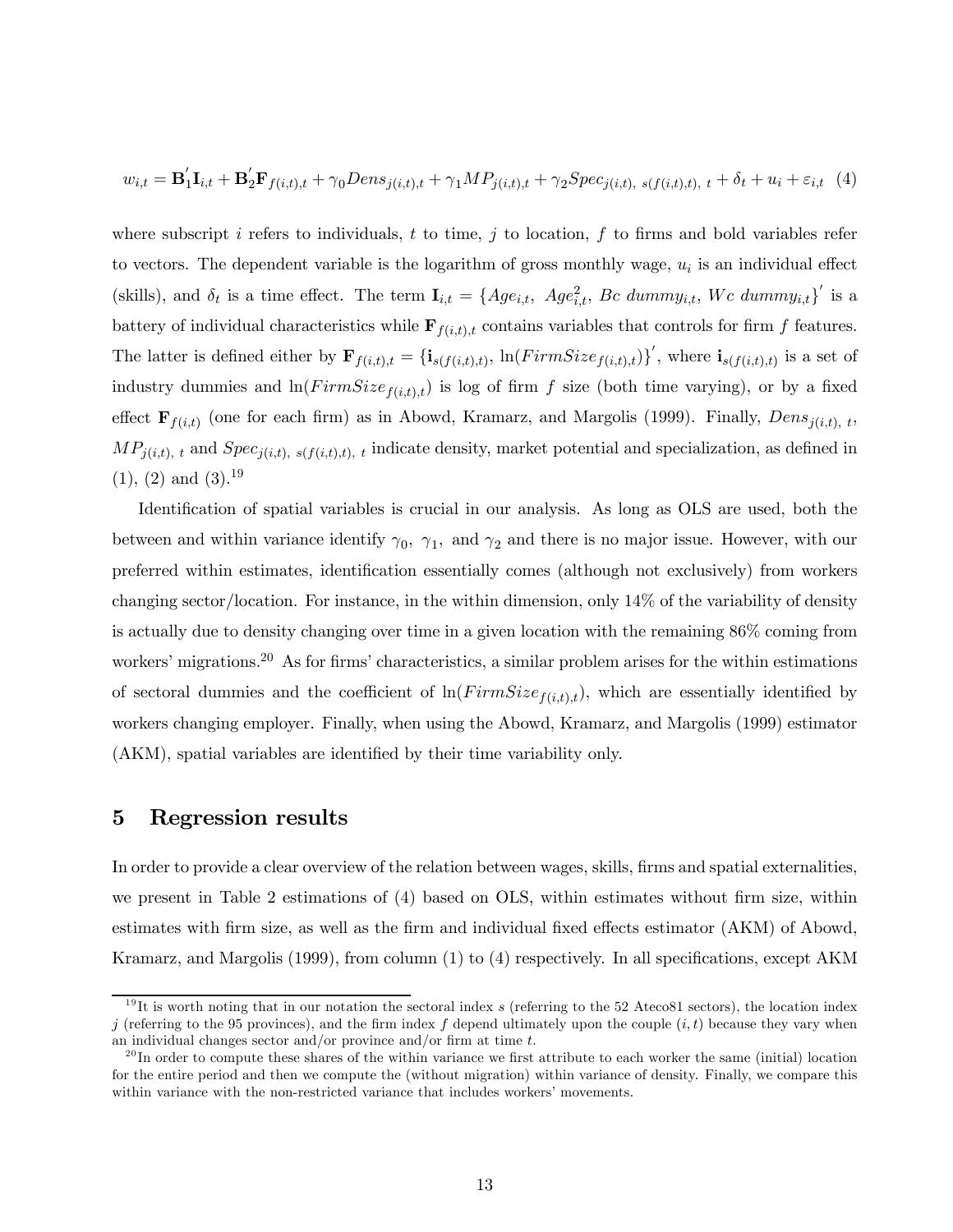where sectoral dummies cannot be separately identified from firm effects, $21$  a complete set of time and sectoral dummies are included.<sup>22</sup>

As for density and market potential, it is quite straightforward to observe that taking into account individual effects dampens simple OLS results (going from column  $(1)$  to  $(2)$ ). Nevertheless, these variables are always significant and elasticities are in line with economic meaningful values. In fact, according to OLS, doubling density increases wages of 2.21%. Previous findings of Ciccone and Hall (1996) for US and Combes, Duranton and Gobillon (2004) for France found (respectively) something around 5% and 3%. Our rather low value is probably due to the already mentioned fact that Italy is characterized by a high degree of wage compression, for instance due to the sectoral minimum wages set at the national level. Taking into account individual effects further reduce this estimate, as showed in the within estimations of column  $(2)$ , where the coefficient goes down to  $0.74\%$ .<sup>23</sup> These simple estimates suggest a strong positive correlation between individual skills, as measured by  $u_i$ , and density. Indeed, our within estimations provides a (significant) correlation of 0.21, which suggests that sorting of skills in space is at work. These findings confirm those of Combes, Duranton and Gobillon (2004) for France.

Concerning market potential, spatial sorting is also at work. OLS estimates suggest that doubling market potential lead to a 10.88% increase in wages. Interestingly, in their aggregate analysis of the impact of market potential on sectoral EU wages, Head and Mayer (2006) find a very similar result. However, taking into account individual skills push down elasticity to 5% in the within estimates, in this way showing that using individual data definitely matters in the estimates of spatial externalities. The (significant) correlation between the  $u_i$  and market potential is 0.09 which is significantly lower than the one with density but still suggestive of a positive link between skills and those agglomeration externalities stemming from NEG models. This result is consistent with the theoretical and empirical findings of Redding and Schott (2003).

In columns (3) and (4), we further account for firms' heterogeneity by means of (respectively) firm size and firm fixed effects. This is, to our knowledge, the first empirical framework dealing with the joint individual and firm content of spatial externalities. Considering column (3), the firm size elasticity with respect to wages is 1.94%, which is in line with previous findings for other countries. For instance, Brown and Medoff (1989) derive an elasticity value of around 3% for the US. As for the

 $21$  Sectoral dummies can be separately identified from firm effects as long as firms change sector. However, there are few of such changes in the data and even Abowd, Kramarz and Margolis (1999) do not deal with them.

<sup>&</sup>lt;sup>22</sup>It is worth noting that our estimates on the impact of  $Age_{i,t}$  and  $Age_{i,t}^2$ , and the two dummies for blue and white collar are in line with previous findings (Naticchioni and Panigo, 2004).

 $^{23}$ Although this elasticity might seem really low, Di Addario and Patacchini (2006) find a very close result. Using a similar database on individual wages where they also have information of workers' education the authors find that doubling density leads to a 0.53% increase in wages.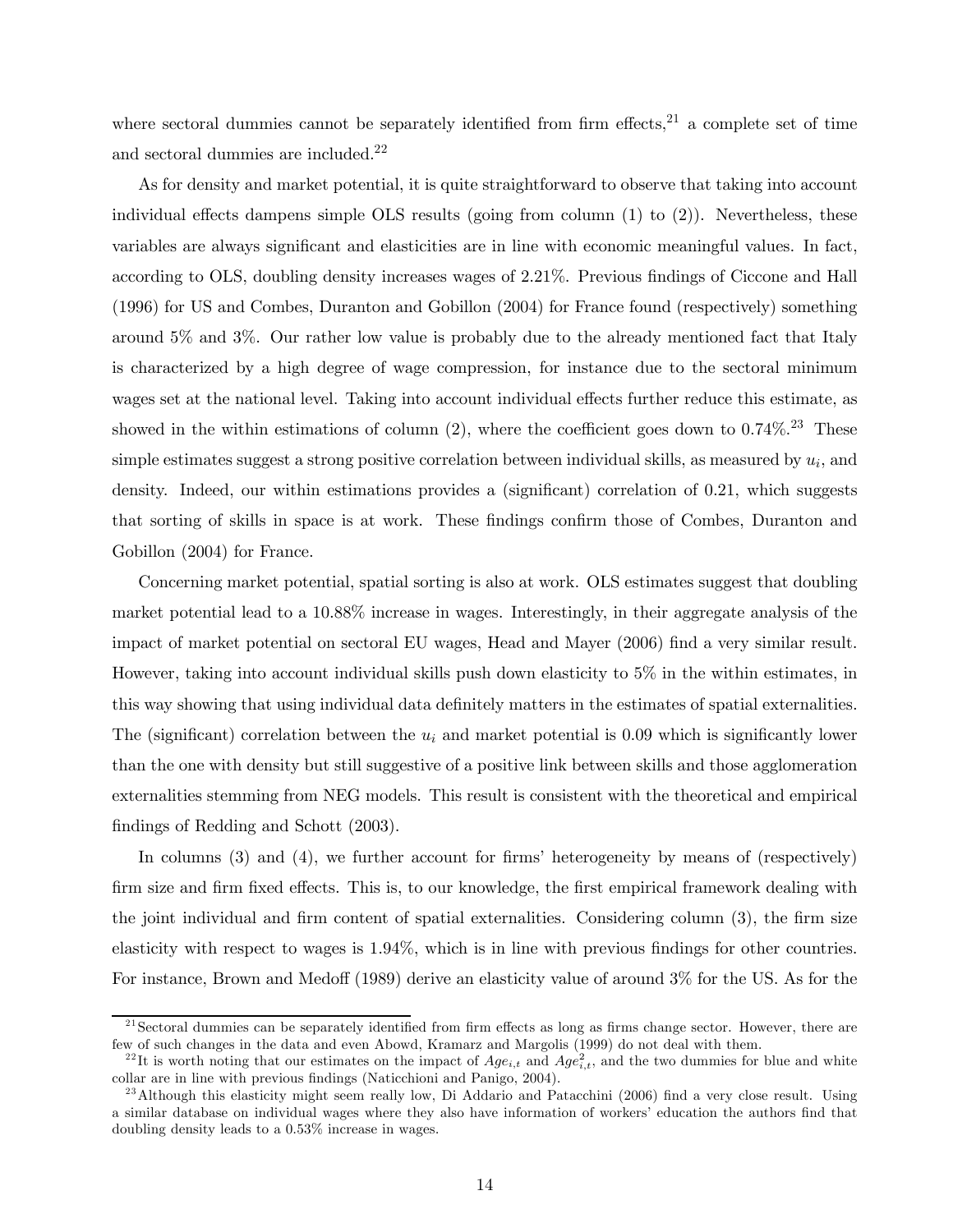impact on spatial variables, considering firm size slightly decrease the elasticities of density (0.56%) and market potential (4.56%). Indeed, the size of firms is significantly correlated with both and in particular with density  $(0.12)$ , which is the one that experiences the strongest fall. However, compared to the sorting of individuals, the sorting of firms entails a much weaker impact on spatial externalities.<sup>24</sup>

These findings are confirmed by the more general AKM estimation in which the elasticity of density slightly falls to 0.66% while market potential remains substantially stable compared to estimation in column  $(2).^{25}$  The idea that firms' heterogeneity may lead to dampen the magnitude of spatial externalities has been put forward by Baldwin and Okubo (2004). Our results suggest that the effect of firms' heterogeneity is small, especially if compared to the one induced by individuals.<sup>26</sup>

Finally, the impact of localization externalities, as proxied by our specialization measure, is always very low in all specifications (between 0.55% and 0.01%) and weakly significant. This is consistent with previous works on Italy and in particular with Cingano (2003). For this reason, we do not devote to them much attention, and we will not discuss them further.

### 5.1 Endogeneity issues

In this subsection we explore the issue of endogeneity. Although within and AKM estimations provide useful insights on the issue of spatial sorting, the reliability of computed elasticities are in fact conditional upon the validity of the underlying moments' restrictions. In particular, it is assumed that  $Cov(\varepsilon_{i,s}, \mathbf{X}_{i,t})$ , where  $\mathbf{X}_{i,t}$  represents the vector of all covariates, is equal to zero  $\forall s, t$ . However, as pointed out by Combes, Duranton, and Gobillon (2004), some local characteristics are likely to be endogenous to local wages. For instance, provinces experiencing a positive technological shock at time t may attract migrants and thus lead to a positive correlation between density and/or market

<sup>&</sup>lt;sup>24</sup> Another interesting issue is the sectoral scope of our analysis. One could in fact argue that there may be a considerable sectoral heterogeneity with respect to spatial externalities. In Mion and Naticchioni (2005) we show estimations obtained on the sub-sample of manufacturing workers that still confirm that the sorting of skills (firms) is very strong (weak). Furthermore, coefficients are only slightly different from the ones of Table 2.

 $^{25}$ In particular, we use the order dependent person first method. As for the conditioning variables Z we use the interactions between (mean) individual characteristics (age, age<sup>2</sup>, density, and market potential) and (mean) firms characteristics (firm size, firm size<sup>2</sup>, and a 9 industry classification based on Ateco 81 one digit). Separate identification of individual and firms effects require 'connections' within a group of workers and firms (see Abowd, Creecy, and Kramarz, 2002). In our estimations we have 24,353 individuals and 28,719 firms forming 15,186 groups. We use all groups and consequently have 37,886 separately identifiable individual and firm effects. It is important to stress that these fixed effects fully account for both individual and firm time invariant characteristics. The fact of having many groups is in fact only a constrain for the separate identification and comparability of firm and individual effects. Therefore, as comparison is only meaningful within a group, we do not report the correlation between the firm and workers' effects and we base our analysis of the interaction between skills and firms' characteristics on individual effects and firm size.

<sup>&</sup>lt;sup>26</sup>It is worth noting that in the AKM estimation the identification of parameters  $\gamma_1$  and  $\gamma_2$  is due to the time-variability of density and market potential only. Parameters are not so different from column (4) where identification was basically driven by migrations, showing that the self-selection bias problem may not be so important for our estimations, as we will see later on.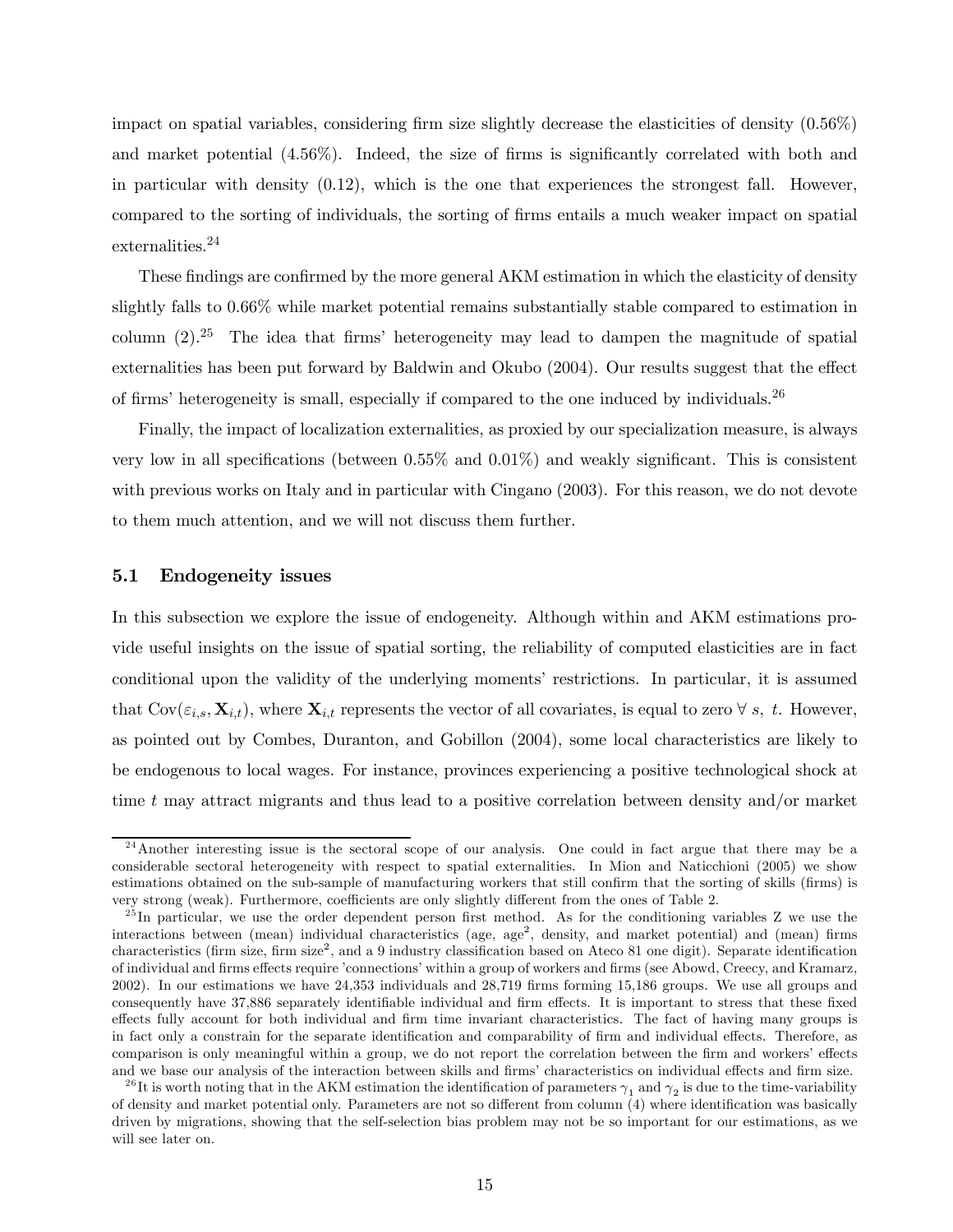potential and the residual term. In particular, exogeneity of the location choice is violated whenever workers make their employment choice on the basis of the actual wages at date t.

We deal with endogeneity by means of IV estimations that exploit the idea of Ciccone and Hall (1996) of using deeply lagged values of the endogenous variables as instruments. In column (5) of table 2 we show our within-IV results, which we believe are the most reliable estimates of spatial externalities we can provide. More specifically, we use as instruments for spatial variables data on specialization in 1951, density of population in 1861, 1881, and 1901, as well as a proxy for market potential, calculated replacing aggregate disposable income of a province by its population in equation  $(2)$ , for the years 1861, 1881, and 1901.<sup>27</sup> The use of deeply lagged levels of specialization, density and market potential obey to the logic (expressed in Ciccone and Hall, 1996) that, as long as early patterns of agglomeration do not reflect factors that influence productivity today, then they can be used as instruments. To this respect, the presence of a structural break would provide the condition for a natural experiment. Ciccone and Hall (1996) use late US 19th century data that are previous to world war one, right after the civil war, and just at the beginning of railroad network construction. Our instruments of density and market potential for Italy meet these needs as the Italian State was created just after Garibaldi expedition in 1860 and the railroad network did not really develop until late 19th century. Crucially, the Sargan test on over-identifying restrictions do not reject the validity of our instruments, and this is quite a strong result considering that, with almost 200,000 observations, the power of the test should be reasonably high.

As one can see, accounting for endogeneity alters the magnitude of spatial externalities. Compared to within estimation in column (3) of Table 2, density goes from  $0.56\%$  to  $0.20\%$  and is only significant at 10% level. By contrast market potential is just slightly affected going from 4.53% to 4.64%. This suggests that local economic density is much more affected by endogeneity than market potential. Nevertheless, differences with respect to within estimations are not significant at 1% and caution is needed. As for the relative importance of density and market potential, all our estimations suggest that the latter is more important in explaining spatial wage variation. The elasticity corresponding to market potential is in fact always higher (with a gap that is statistically significant) and, when considering "standardized" elasticities, this result still holds with the one corresponding to density (market potential) being  $0.0067$  ( $0.0366$ ).<sup>28</sup> Both absolute and standardized elasticities thus suggest

 $27$  Note that in this way we assume that disposable income is proportional to the population.

<sup>&</sup>lt;sup>28</sup>Such standardized (or beta) coefficients are defined as the product of the estimated coefficient and the standard deviation of its corresponding independent variable, divided by the standard deviation of the dependent variable. They actually convert the regression coefficients into units of sample standard deviations giving a measure of how much variability of the dependent variable may be explained by the regressor. See Wooldridge (2003, Section 6.1) for a further description of this transformation.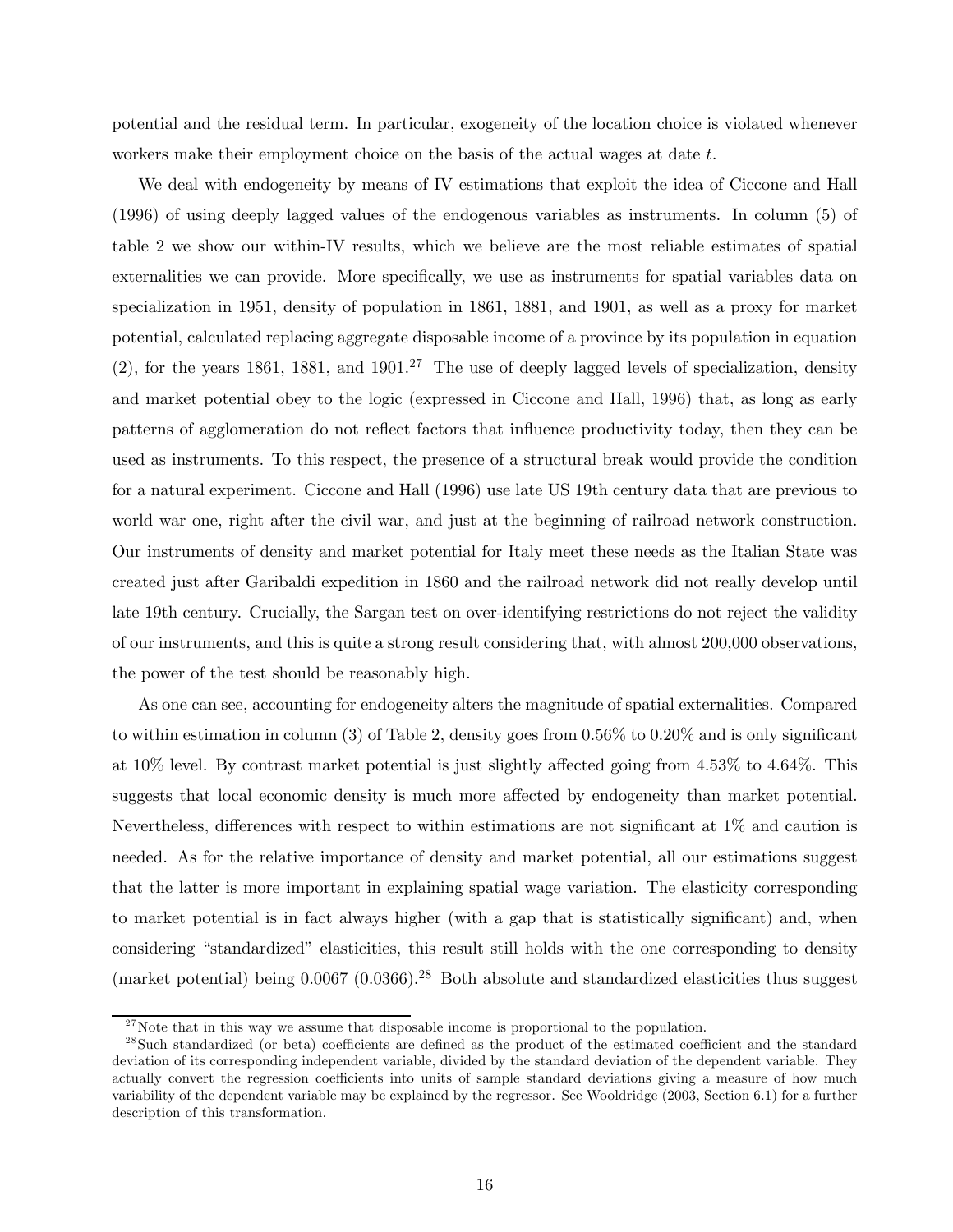that, in Italy, pecuniary externalities play a crucial role in the spatial distribution of wages.<sup>29</sup>

## 6 The sorting of skills and firms across space and their interaction

Estimations in Table 2 show clearly that workers' skills and firm size are crucial components of agglomeration economies. All parameters reflecting standard proxies of agglomeration economies are in fact dampened when firm size and (especially) individual fixed effects are taken into account. In this Section we provide further evidence on the magnitude and nature of firms and individuals' sorting across space.

### 6.1 Evidence on the sorting of workers' skills

We have already argued that the correlation between fixed effects  $u_i$  (our measure of workers' skills) is positive and significant with respect to both density  $(0.21)$  and market potential  $(0.09).^{30}$  As for urbanization externalities (proxied by employment density), we first split provinces in low density (LD) and high density (HD) on the basis of the median of the (time average of) density in our database.<sup>31</sup> In Table 3, we then use the individual fixed effects obtained from the regression in column (5) of Table 2 and compute summary statistics of the distribution of skills of residents as well as of migrants (based on workplace) from and to LD and HD provinces.<sup>32</sup> Values represents mean (across individuals) log wage deviations from the overall mean of  $u_i$  (zero) and can thus be interpreted as approximate percentage deviations.

Looking at the first column of Table 3, which shows the mean of the  $u_i$  in LD and HD provinces, it is very clear that workers in HD provinces are much more skilled (0.0474) compared to those in

 $^{29}$ In Mion and Naticchioni (2005) we carried out several robustness checks. First, we replicate for comparability the estimation methodology used by Combes, Duranton and Gobillon (2004), in which there is a further time-location specific error component  $(v_{i(i,t),t})$  that can be thought as an idiosyncratic technological shock. In particular, we recover the parameters of spatial externalities from a second step regression in which the dependent variable is a fixed location effect  $\beta_{i(i,t),t}$  estimated in a first step within regression. Compared to our strategy, their methodology has the advantage of accounting for the heteroschedasticity that comes from time-location shocks. However, when they first recover their dummies without instrumenting, the endogeneity of spatial variables is still at work and can seriously bias estimates. Indeed, in our replication of their estimation, the Sargan test does not accept the validity of instruments. However, we were forced by the lower number of observations to identify time invariant location effects only  $(\beta_{j(i,t)})$ . Second, we performed separate estimations for four macro areas, in order to check whether spatial effects are possibly due to different returns on age, qualification, or firm size across space, and also to be sure that the North is not driving our results. Also in this case results change only slightly.

 $30$ The same correlation is negative and very small  $(-0.01)$  with respect to specialization. Therefore, being both the latter correlation not particularly strong and our instruments relatively weaker for our proxy of localization externalities, we focus here on the link between skills, market potential and urbanization externalities. The same reasoning applies to the analysis of firms' sorting.

<sup>&</sup>lt;sup>31</sup>The HD provinces are Torino, Varese, Milano, Vicenza, Venezia, Trieste, Bologna, Roma, Genova, Como, Bergamo, Treviso, Padova, Modena, Firenze, and Napoli. Note that the median is computed across individual observations.

 $32$  Some individuals moving more than once may actually "score" on more than one category. The same applies to the analysis resumed in Tables 4, 5, 6, and 7.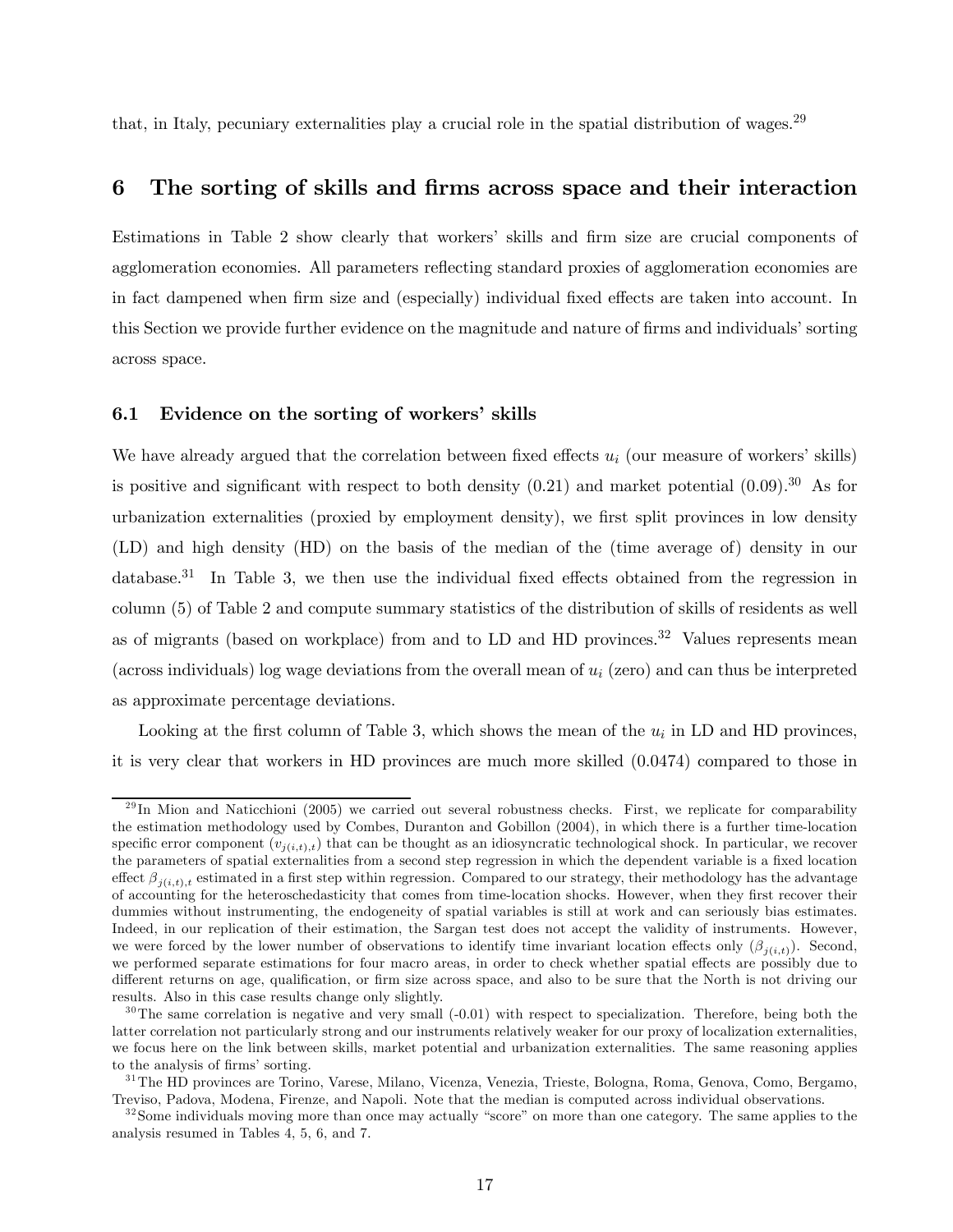LD provinces (-0.0469). The average skills gap thus corresponds to a 9.43% difference in mean wage between HD and LD provinces and standard errors (in parenthesis) reveal that this gap is highly significant. The row spatial variation of wages between LD and HD provinces (simple mean of wages across individuals and time in the two groups) equals to 12.78%. Therefore, almost 75% of row wage variability across city size is explained by the sorting of workers' skills.

Columns (2) and (3) of Table 3 look at the dynamic aspect of skills' distribution: migrations. Before interpreting results, it is convenient to remind the reader that there exists a large body of literature concerned with the link between migrations and skills. In particular, this literature strongly suggests that migrants are not a random sample from the population of origin, with skills being a crucial elements of this self-selection process (see, Borjas, 1987). However, even if there exists a sorting of migrants by their skills, it is not always the case that people migrating are the most skilled. As pointed out by Borjas (1987), selection may be either positive or negative depending on the characteristics of the location of origin and destination. To this respect, Borjas, Bronas and Trejo (1992) find that the skills composition and the size of internal US migrations are well explained by interstate differences in the returns to skill: States that pay low returns to skills will see their best workers leaving (positive selection), while States that pay high returns will experience an outflow of unskilled workers (negative selection).<sup>33</sup>

Coherently with the idea that returns to skills are positively related to market size (Moretti, 2004), the sorting in our data is positive from LD to HD provinces because the average skills of migrants (0.0028) is significantly higher than those of the population of origin (-0.0469) although not as good as those of the population of destination (0.0474). The reverse is true, and so sorting is negative as expected, from HD to LD provinces. Furthermore, migrations within each group (LD to LD and HD to HD) suggest that a sizeable positive sorting exists among HD provinces. However, one can wonder to what extent these results hold when considering long-term migrations. To answer this question we report in Table 4 the same summary statistics as in Table 3 with the difference that migrations are now defined as working in a province different from the one where the worker was born. Furthermore, the first column now shows the distribution of skills based on birthplace instead of workplace. As one can see, the sorting of migrants is qualitatively identical.

However, there is an additional remark to underline: the sorting of migrants has a little impact on the overall sorting of skills across provinces. Although the sorting of migrants widens the skills gap between LD and HD provinces - comparing average skills' gap based on birthplace in column

<sup>&</sup>lt;sup>33</sup>In the migration literature, returns to skills are relative to the average worker and the distribution is supposed symmetric. This means that, for the same average wage across space, a low skilled worker will receive a lower wage in a high returns to skills location.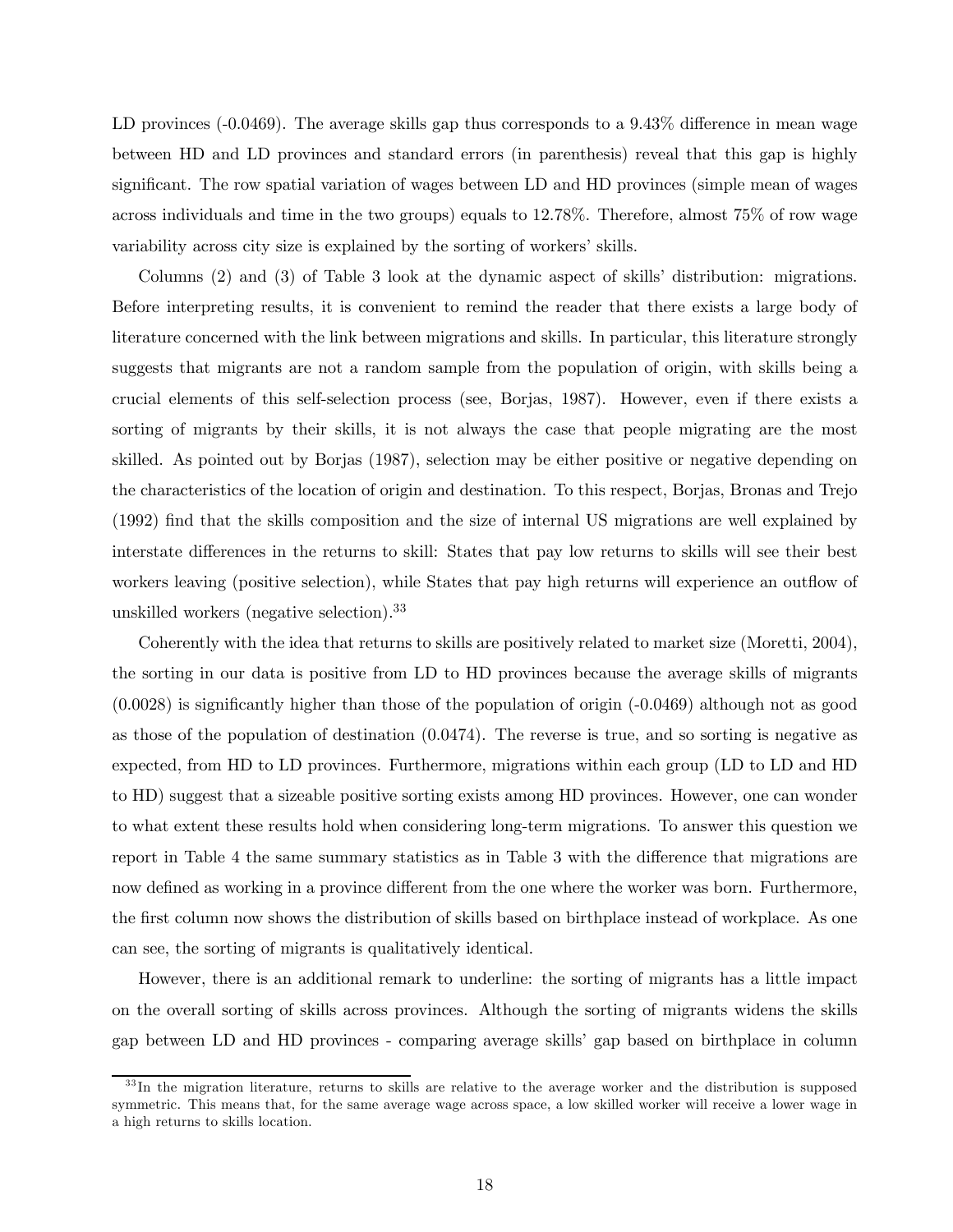(1) of Table 4 with the one based on workplace in column (1) of Table 3 - the difference is relatively small. Those who are born in one of the two groups and do not move are already sorted in space and, although 15% of people change group within the working age, this flow does not have a major impact. Overall, these results suggest that spatial sorting is a pervasive feature affecting not only static means but also the dynamic evolution of skills' distribution. However, much of the sorting comes from the static component (non movers), while both the static and the dynamic evidence are coherent with large cities being more attractive for skilled workers.<sup>34</sup>

Tables 5 and 6 provide similar summary data for the sorting of skills by market potential. As suggested by the lower correlation between the  $u_i$  and market potential, sorting is relatively less severe here. The "static" sorting of skills by market potential - column (1) of Table 5 - corresponds to a 5.89% gap (compared to the 9.43% with respect to density) between wages of low market potential (LMP) vs high market potential (HMP) provinces. Nevertheless, this 5.89% has to be compared with the 8.16% row wage variation between LMP and HMP provinces. Even though in absolute terms the skills' distribution by market potential turns into a smaller wage variation, skills still explain almost 75% of row spatial wage variation. As for the sorting of migrants we obtain similar, although less clear, results than in the case of the density breakdown. Sorting is certainly positive from LMP to HMP provinces while there is little evidence of a negative sorting from HMP to LMP units. Nevertheless, we can certainly claim that people migrating towards HMP destinations are always "better" than those migrating to LMP provinces. These results are confirmed when looking at migrations based on birthplace (Table 6), which further indicates that long-term migrations have a smaller impact of the distributions of skills compared to the analysis based on density. Overall, these results suggest that spatial sorting has (again) both a static and a dynamic component, which are both coherent with the idea that higher market potential location are more attractive for skilled workers. Furthermore, the static sorting (non movers) is still predominant.

So far, our findings are in line with the idea that returns to skills increase with both density and market potential pushing (essentially non-movers) individuals to invest more in human capital acquisition like in Moretti (2004) and Redding and Schott (2003). Nevertheless, we can't really rule out dynamic human capital accumulation mechanisms of the type described in Glaeser and Mare (2001). Our data do not allow us to observe directly human capital accumulation across space. However we can, as Glaeser and Mare (2001), look at a possible asymmetric effect on wages after moving from (to) a large city as an indirect evidence of a wage growth effect. If urbanization externalities have

 $34$ It is worth noting that migrations are very important to provide the required variability to identify our spatial coefficients. Hence, one might argue that job-to-job decisions could entail an impact (a bias) on the identification of the spatial coefficients provided in section 5. In Mion and Naticchioni (2005) we point out that the sign of this bias goes in opposite directions depending on the type of migration and eventually cancels out.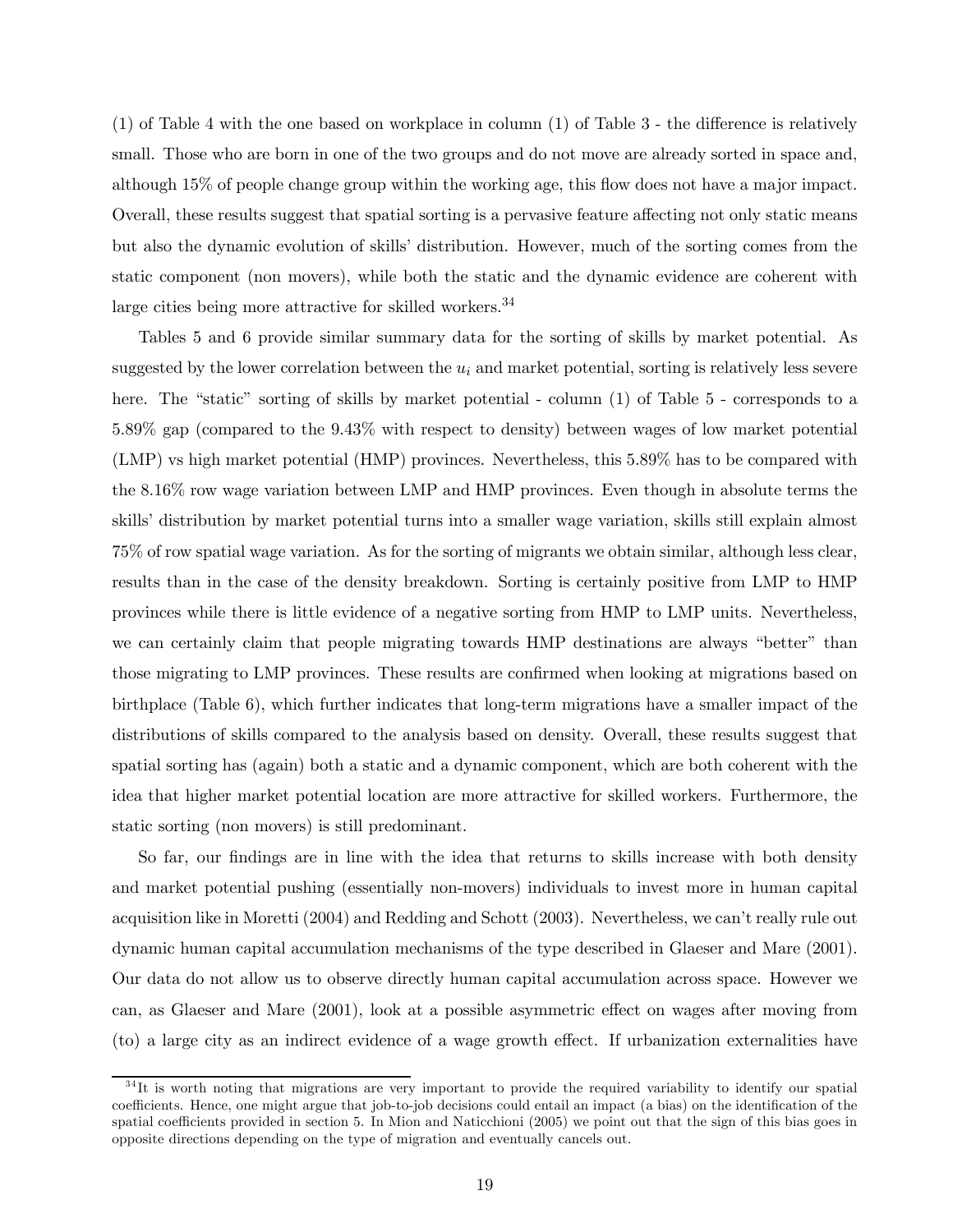a dynamic content, meaning that human capital (skills) is a stock and its accumulation is faster in cities, then wages do not necessarily fall when people that have accumulated such skills in big cities move back to the periphery. Moreover, the gains of people migrating towards HD provinces should not be entirely captured by their wages immediately after migration because such wages will be increasing only over time. We test the consistency of this story with our data in Table 7. Following Glaeser and Mare (2001), we construct a dummy for non-movers living in HD provinces and different dummies for movers. For workers leaving or moving to a HD provinces we use two sets of interacted year dummies to examine the wage dynamics before and after the migration. The first column refers to OLS estimations and the residual category are non-movers living in LD provinces. The second column refers to within estimations and the residual category is all non-movers. All other variables in equation (4) have been used as additional regressors. As one can see, there is some evidence of the wage growth hypothesis only in OLS estimations, where wages increase over time for people moving to HD provinces while no relevant wage losses are observed for people leaving HD locations. However, the evidence on within estimation is more mixed. Results based on a market potential partition of provinces -available upon request- are qualitatively similar and still provide only a mild support for the wage-growth hypothesis.

### 6.2 Evidence on the sorting of firm size

Unfortunately, our data on firms are not as good as data on individuals and we can't analyze the dynamic content of the spatial sorting of firm size by means of re-locations. However, we can quantify that static aspect of firms' sorting that turns out to be much weaker than the sorting of individuals by skills.

Table 8 shows the average firm size effect by LD and HD provinces (column 1) and LMP and HMP provinces (column 2). Values are obtained multiplying the firm size by the coefficient associated to this variables from the regression of column (5) in Table 2 and then averaging across space and time. Figures represent the average percentage contribution to local wages implied by the local size distribution of firms. As we already stressed, firm size is positively correlated (across firms) to both density (0.13) and market potential (0.07). However, looking at the average firm size effect by LD and HD provinces - column (1) of Table 8 - reveals that it only accounts for a 0.72% wage gap in favor of HD provinces as compared to the 9.43% row spatial variation of wages across the two groups. This percentage is far below the gap explained by workers' skills. To the extent that firm size is a good proxy of firm quality, our results suggest that microfoundations of agglomeration economies aiming at explaining wage differences across space should emphasize on workers' heterogeneity. These findings are confirmed by the breakdown of the firm size effect by LMP and HMP provinces. Firm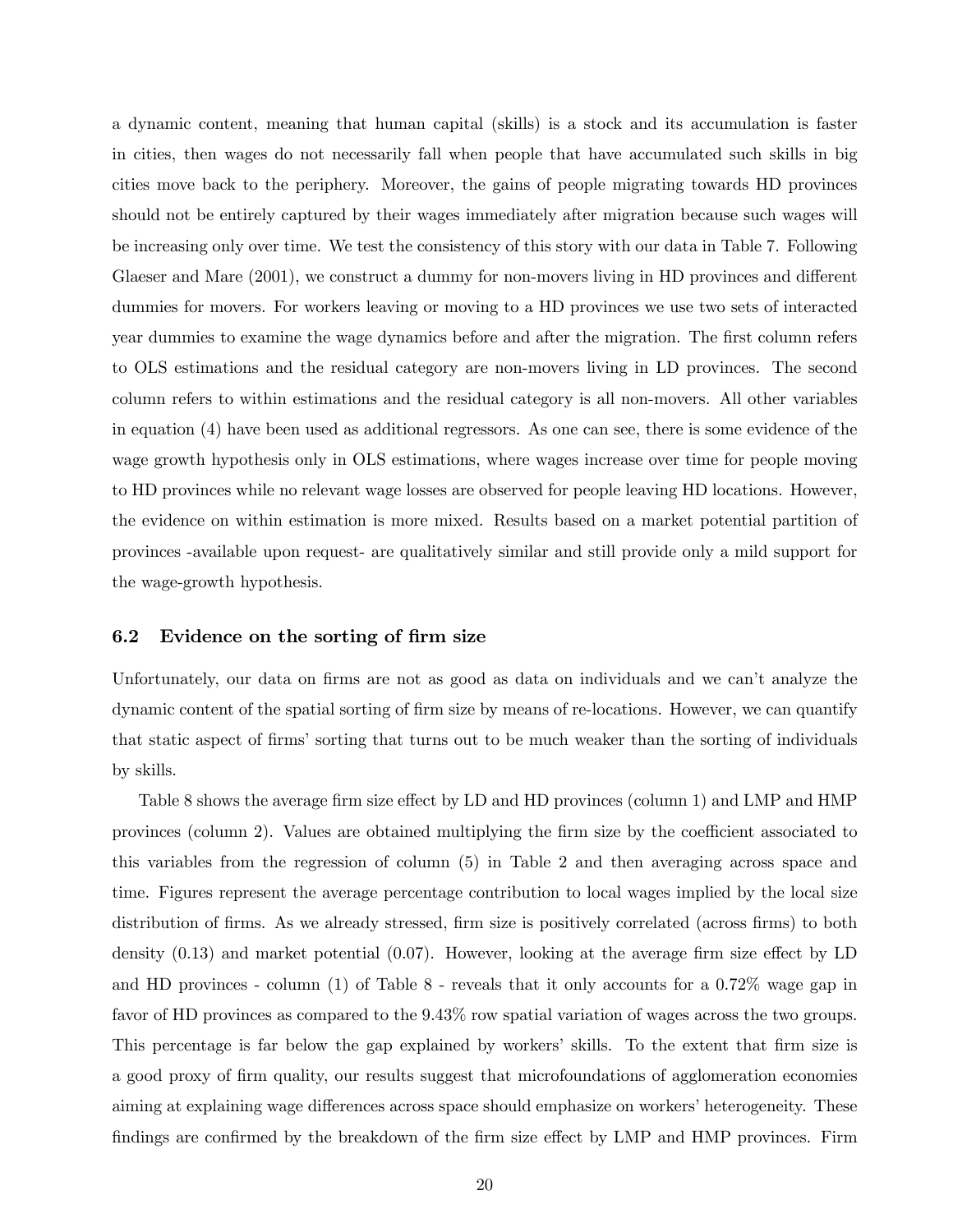size distribution differences across provinces imply a 0.45% wage advantage of HMP provinces to be compared with the 8.16% row wage variation.

### 6.3 Assortative Matching Across Space

Our data suggest that firms and individuals are sorted across space based on (respectively) their size and skills. However, as we are able to match workers and firms, we can also investigate whether "good" workers are matched to "good" firms (the so called assortative matching). There is a pretty large number of studies concerned with this issue of matching. However, both theoretical and empirical contributions point out that, although quite intuitive at first glance, the assortative matching result is not as robust as expected. From the view point of theory, Abowd et al. (2004) and Postel-Vinay and Robin (2006) discuss the role of matching frictions, (un)directed search, wage formation process, scalar heterogeneity and constant returns to scale in order to obtain such a result.

As for empirical evidence, results largely depends on the proxy used to qualify a "good" firm. Improving on Abowd et al (1999), Abowd et al. (2003) use firm fixed effects to measure firm quality and a special algorithm to obtain the otherwise computationally unfeasible exact OLS solution. They find that the correlation with individual effects (skills) is either slightly positive (for US) or negative (for France). However, Postel-Vinay and Robin (2006) argue that the identification of firm fixed effects crucially depends upon workers' mobility across firms that might be too scarce to get sufficiently accurate estimates of firm effects. Furthermore, using French firm level data on log of value added per worker as a proxy of firm quality, they show that the correlation with worker effects is now positive (0.27). In our data we actually find that the correlation between skills (individual fixed effects) and firm size is positive (0.35) and significant. To the extent that firm size is a meaningful variable to capture the underlying firm productivity (an information that we do not have), our results thus support the presence of an assortative matching. To this respect, Postel-Vinay and Robin (2002) show that firm size is a valuable information in order to recover both a firm hiring effort and productivity.

However, even if we observe such an assortative matching, it might in principle just be due to co-location. Melitz and Ottaviano (2005) suggest that big and more productive plants should locate in thick markets. At the same time, according to Glaeser and Mare (2001) and Moretti (2004), skilled workers should be expected to be found disproportionately in big cities. Therefore the "aggregate" correlation (0.35) we found between skills and firm size might just be a spurious result. The fact that we specifically deal with space in our framework allows us to explore this issue more in details. The conditional (with respect to density, market potential and specialization) correlation between the  $u_i$ and firm size is only slightly lower (0.34 compared to 0.35) to the unconditional one. This means - and this is one of the main contribution of our paper - that co-location is not really an issue, suggesting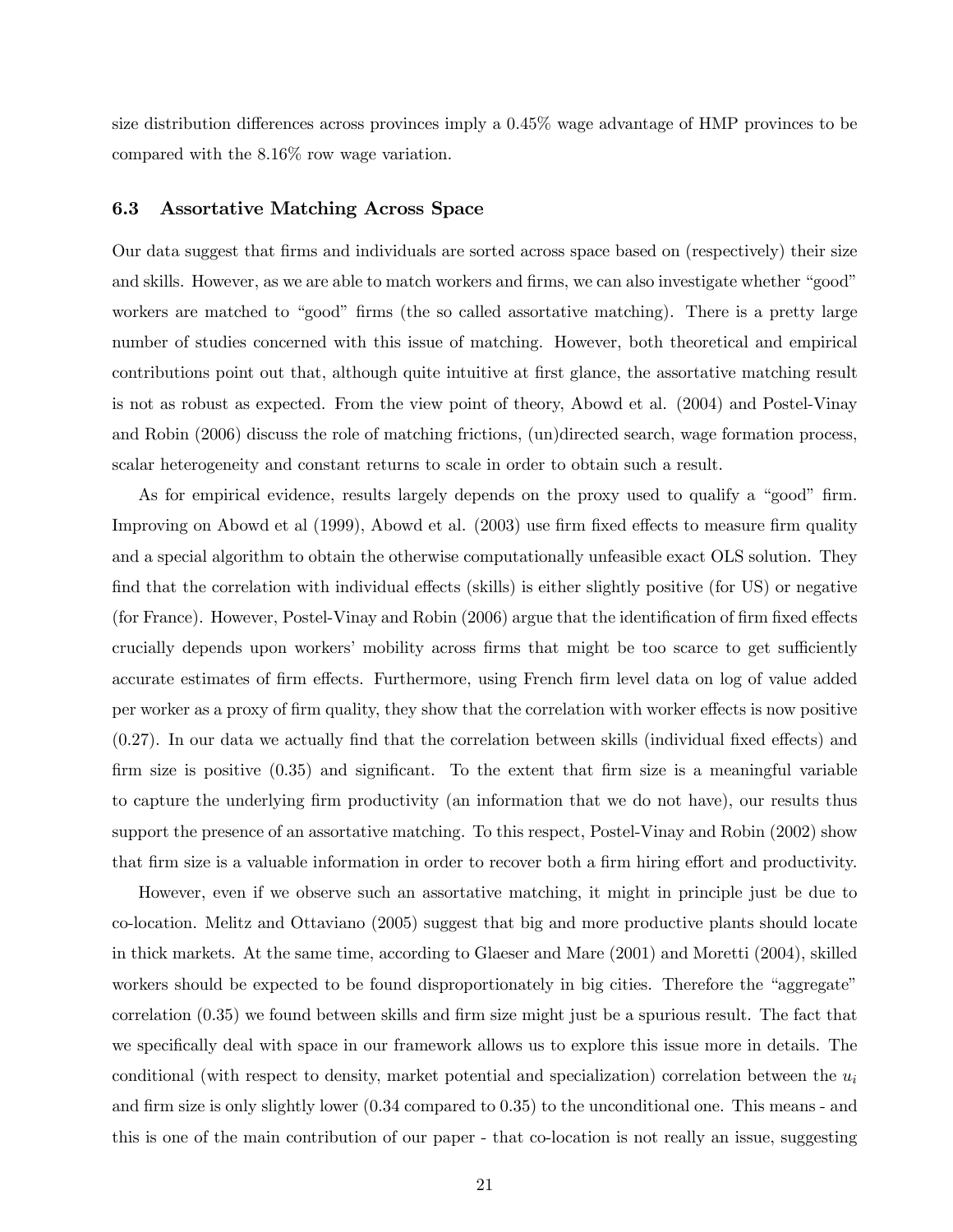that there is a deeper underlying complementarity between skills and firm size, like the one traced for instance in Yeaple (2005).

Even more important, the correlation is positive and significant in each of the 95 Italian provinces, ranging from 0.08 to 0.68. This latter result confirms that assortative matching comes essentially from local labor market interactions. However, the large variability of the correlation across space opens the issue of how local labor market conditions affect such matching.

In our framework, skills are measured by time-invariant effects that are specific to the individual and not to the individual-firm match. Therefore, they may be properly interpreted as worker attributes (like ability and education) that are in principle time invariant and increase a worker productivity irrespectively of the characteristics of the employer. At the same time firm size is also a firm-specific characteristic which is not directly related to the match. Consequently, the correlation between skills and firm size in a given labor marker measures the local degree of interrelation between general individual and firm attributes. To this respect, Wheeler (2001) proposes a spatial labor matching model where firms and individuals are "vertically" differentiated, and shows that the correlation between workers and firms' general quality attributes should increase with market size. Wheeler (2001) further argues that the observed higher educational attainment and skill premium in US cities indirectly support this hypothesis. This quite intuitive approach concerning the positive relation between the degree of assortative matching and market size is rejected in our data. Figure 1 shows the scatter plot of the (time average of) density and degree of assortative matching in each of the 95 Italian provinces together with the regression line. As one can notice, this relation is actually negatively signed and the correlation between the two variables (-0.39) is actually significant at 1% confidence level.

One might argue that our measure of skills is made up by both general and specific (to the match) components, since it is approximated by individual fixed effects. In order to mark out the impact of specific human capital we restrict our analysis to the sub-sample of 10,965 workers that change firm in the estimation period. In this subsample, our measure of skills is more strictly related to general human capital because it does not change across different matches. When considering this subsample, the correlation between density and local assortative matching is still negative (-0.40) and significant.

Another possible explanation might refer to the heterogeneity in the firm size premium across provinces, stemming from both local labor market conditions and economic structure, which are only partially captured in our set of covariates. In order to control for this possibility we allow the coefficient of firm size to be province-specific. Quite interestingly, we find that this explanation partially holds, since the correlation between firm size and skills reduces from -0.39 to a significant -0.16, suggesting that the firm size premium decreases with market size.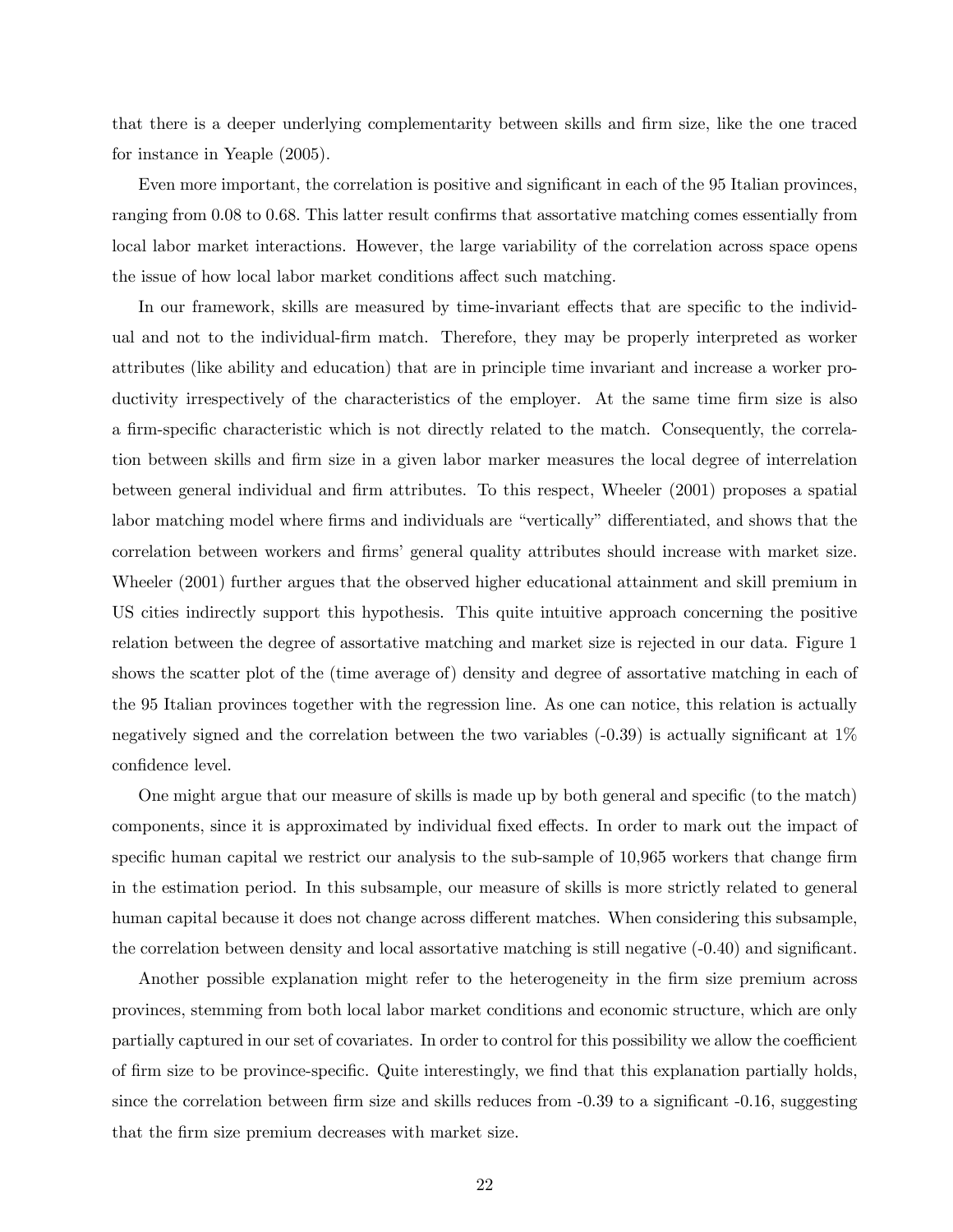The negative correlation between the degree of assortative matching and market size is thus a robust result. One way to interpret this negative relationship, which represents one of the contribution of this papers, is to consider the "horizontal" dimension of skills and productivity like in Helsey and Strange (1990). As long as firm-worker specific attributes are taken into account, then the larger the size of a market the larger is the possibility of a worker/firm to find a partner with some specific characteristics which are valuable assets for the matching. Therefore, general attributes should became relatively less important the larger is the size of the market. In this line, Kim (1989) proposes a framework that combines both general and specific skills with market size. Workers and firms are horizontally differentiated regarding to (respectively) their job requirements and abilities. The mismatch between a given worker ability and a firm job requirement represents a cost that can be reduced by a worker investment in general human capital. However, a worker may also decide to invest in specific human capital to increase his skill-specific productivity. When the size of the market increases, workers invest more in specific human capital than in general human capital, because they can find more easily a firm with job requirements close to their ability.

# 7 Conclusions

In this paper we show that using individual data is crucial in order to get into the black box of agglomeration externalities. Our results provide evidence that the spatial sorting of firm size and (especially) skills explains a large portion of the raw spatial wage variation, so dampening the magnitude of aggregate proxies for urbanization and localization externalities, as well as for market potential. Using the matched nature of our database we can also state that, even after controlling for co-location issues, an assortative matching between skilled workers and large firms is at work in the Italian labor market. Moreover, we are able to further characterize this result showing that the assortative matching is negatively related to the size of local labor market, which is consistent with the framework developed by Kim (1989).

Our results suggest that the microfoundation of agglomeration externalities should devote more effort to model the process of human capital accumulation across space. Furthermore, there is a need to collect further evidence about the specific vs general nature of human capital investments in cities. Finally, it seems important to encourage a wider and deeper discussion concerning the interactions between skills and firm heterogeneity, both at the empirical and theoretical levels.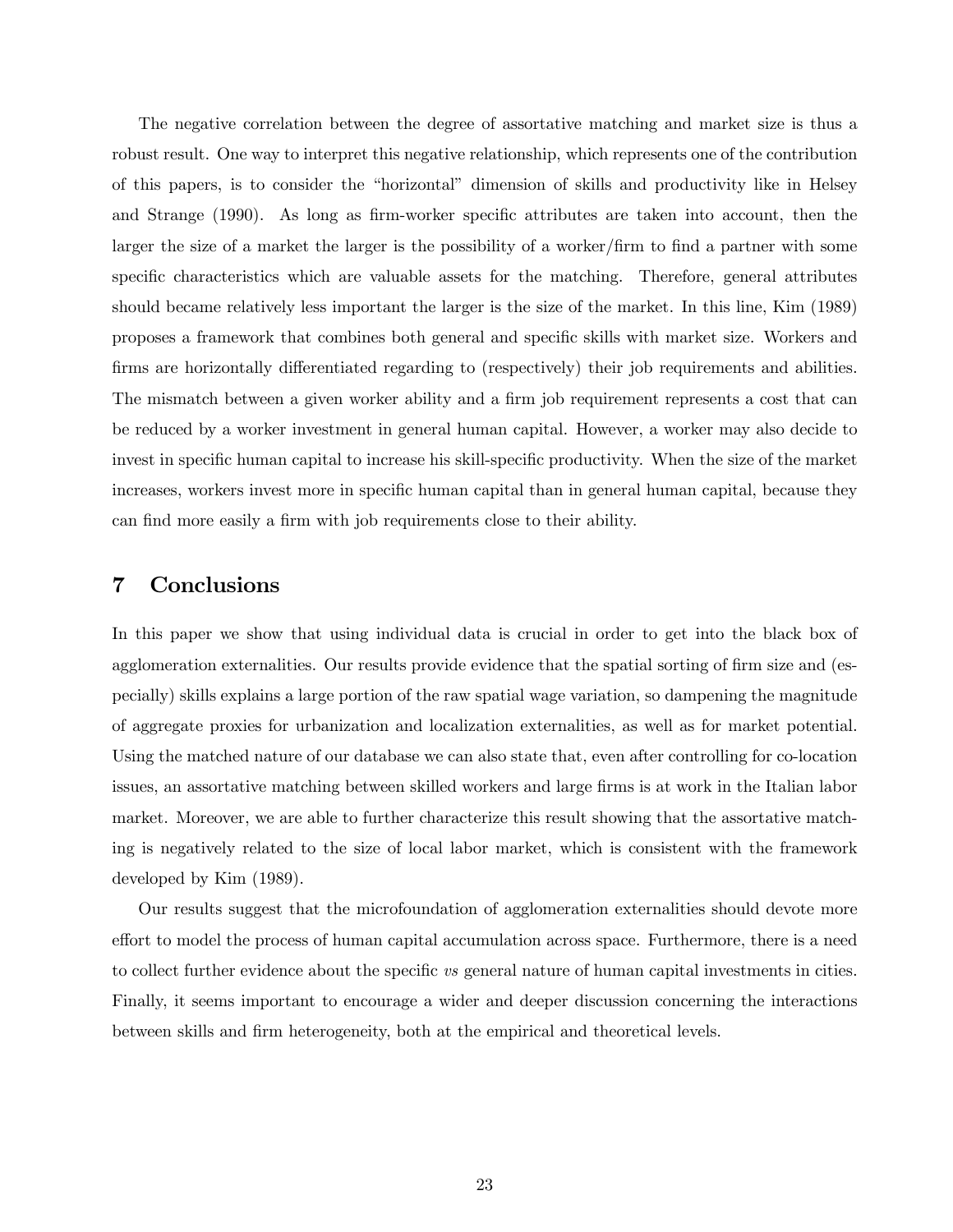# References

- [1] Abdel Rahman, H. M., and M. Fujita (1990). "Product variety, Marshallian externalities, and city size". Journal of Regional Science Vol. 30(2), 165-183.
- [2] Abowd, J., F. Kramarz, and D. Margolis (1999). "High-wage workers and high-wage firms". Econometrica Vol. 67, 251-333.
- [3] Abowd, J. M., Kramarz, F., Lengermann, P., and Roux, S. (2003). "Interindustry and firm-size wage differentials in the United States and France", Cornell University working paper.
- [4] Abowd, J., F. Kramarz, P. Lengermann, and S. Perez-Duarte (2004). "Are Good Workers Employed by Good Firms? A test of a simple assortative matching model for France and the United States". Mimeo
- [5] Abowd, J., R. Creecy, and F. Kramarz (2002). "Computing Person and Firm Effects Using Linked Longitudinal Employer-Employee Data". Cornell University, mimeo. http : //instruct1.cit.cornell.edu/˜jma7/abowd − creecy − kramarz − computation.pdf
- [6] Baldwin, R.E., and T. Okubo (2004). "Heterogeneous firms, agglomeration and economic geography: Selection and sorting". CEPR discussion paper 4602.
- [7] Bernard, A.B., Jensen, J.B , and P.K., Schott (2006). "Trade Costs, Firms and Productivity". The Journal of Monetary Economics, forthcoming.
- [8] Borjas G.J., (1987). "Self-Selection and Earnings of Immigrants". The American Economic Review Vol. 77(4), 531-553.
- [9] Borjas G.J., Bronars S.G., and S.J. Trejo (1992). "Self-selection and Internal Migrations in the United States". Journal of Urban Economics Vol. 32, 159-185.
- [10] Bresnahan T., and P., Reiss (1991). "Entry and Competition in Concentrated Markets". Journal of Political Economy Vol. 99, 977-1009.
- [11] Brown, G., and J. Medoff (1989). "The Employer Size Wage Effect". Journal of Political Economy Vol. 97, 1027-1057.
- [12] Campbell, J.R. and Hopenhayn, H.A., (2005), "Market Size Matter", Journal of Industrial Economics, Vol. 53(1), pp. 1-25.
- [13] Ciccone, A., R. Hall (1996). "Productivity and the Density of Economic Activity". American Economic Review Vol. 86, 54-70.
- [14] Cingano, F. (2003). "Returns to Specific Skills in Industrial Districts". Labour Economics Vol. 10, 149-164.
- [15] Combes, P.P. (2000). "Economic structure and local growth: France, 1984-1993". Journal of Urban Economics Vol 47, 329-355.
- [16] Combes P.P., G., Duranton, and L., Gobillon (2004). "Spatial wage disparities: Sorting matters!". CEPR discussion paper 4240.
- [17] Dahl, G.B. (2002). "Mobility and the Return to Education: Testing a Roy Model with Multiple Markets". Econometrica Vol. 70(6), 2367-2420.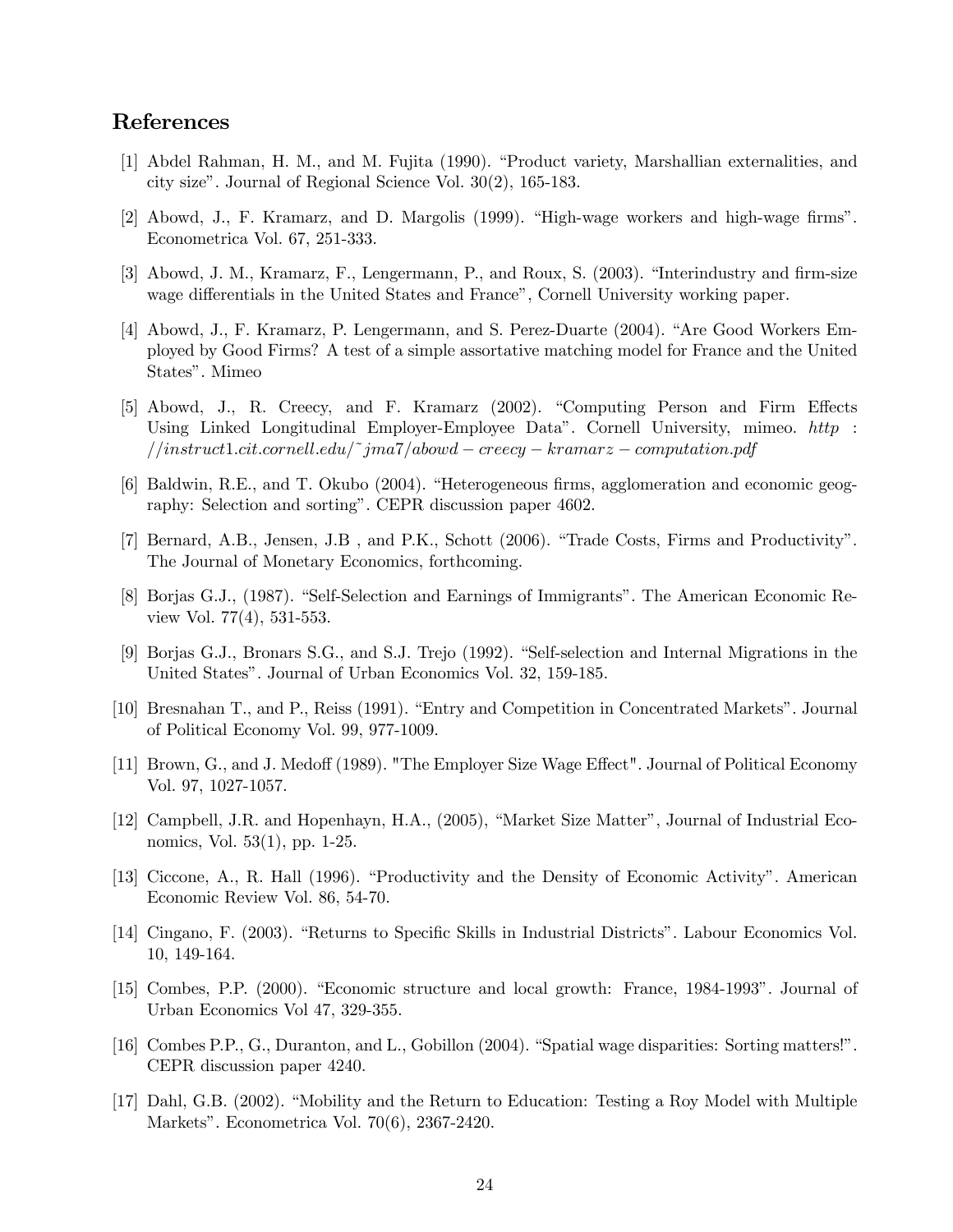- [18] Di Addario, S., and E., Patacchini (2005). "Is There an Urban Wage Premium in Italy?". Bank of Italy, Banca D'Italia, Temi di Discussione, no. 570.
- [19] Disdier, A. C., and K., Head (2004). "The Puzzling Persistence of the Distance Effect on Bilateral Trade"Mimeo,  $http://pacific.commerce.ubc.ca/keith/Papers/meta.pdf$ .
- [20] Duranton G., and D., Puga (2004). "Microfoundations of urban agglomeration economies". Handbook of Regional and Urban Economics, Vol.4., J.V. Henderson and J.-F. Thisse (eds.), Elsevier-North Holland, Amsterdam.
- [21] Fujita, M., P., Krugman, and A., J., Venables. "The spatial economy. Cities, regions and international trade". MIT Press, Cambridge 1999.
- [22] Fujita, M., and J.F., Thisse. "Economics of Agglomeration". Cambridge University Press, Cambdridge 2002.
- [23] Glaeser, E.L., H., Kallal, J., Sheinkman, and A., Shleifer (1992). "Growth in Cities". Journal of Political Economy Vol. 100, 1126-1152.
- [24] Glaeser, E.L., and D.C., Mare (2001). "Cities and Skills" Journal of Labor Economics Vol. 19(2) 316-342.
- [25] Ginzburg, A., G., Solinas, M., Scaltriti, and R., Zoboli (1998). "Un nuovo autunno caldo nel mezzogiorno? Note in margine al dibattito sui differenziali territoriali" Politica Economica Vol.14(3).
- [26] Hanson, G.H. (2005). "Market potential, increasing returns, and geographic concentration". Journal of International Economics, forthcoming.
- [27] Harris, C.D. (1954). "The Market as a Factor in the Localization of Industry in the United States". Annals of the Association of American Geographers Vol. 44, 315-348.
- [28] Head K., and T., Mayer (2004). "Market Potential and the Location of Japanese Investment in the European Union". Review of Economics and Statistics Vol. 86(4), 959-972.
- [29] Head, K., and T., Mayer (2006). "Regional Wage and Employment Responses to Market Potential in the EU". Regional Science and Urban Economics, forthcoming.
- [30] Helsley, R.W., and W.C., Strange (1990). "Matching and agglomeration economies in a system of cities". Regional Science and Urban Economics Vol.  $20(2)$ ,  $189\overline{0}212$ .
- [31] Henderson, J.V. (1974). "The sizes and types of cities". American Economic Review Vol. 64(4), 640-656.
- [32] Henderson, J.V. (2003). "Marshall's Scale Economies". Journal of Urban Economics Vol. 53, 1-28.
- [33] Kim, Sunwoong (1989). "Labor specialization and the extent of the market". Journal of Political Economy Vol. 97(3), 692-705.
- [34] Krueger, A.B., and L.H. Summers (1988). "Efficiency Wages and the Inter-Industry Wage Structure". American Economic Review Vol. 56(2), 259-293.
- [35] Krueger, A.B., and C., Rouse (1998). "The Effects of Workplace Education on Earnings, Turnover and Job Performance". Journal of Labor Economics, Vol. 16(1), 61-94.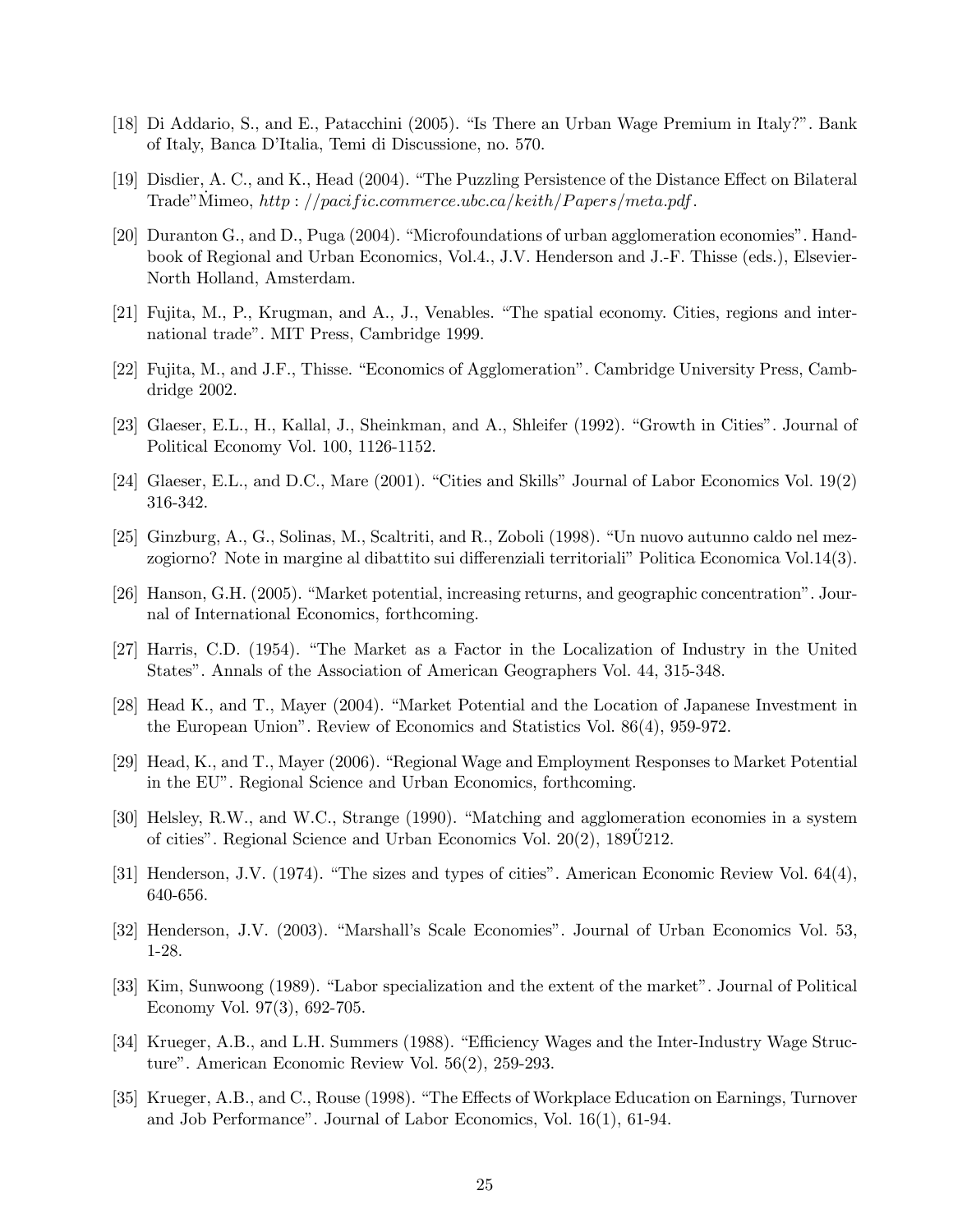- [36] Marshall, Alfred. "Principles of Economics". 1890. London: Macmillan.
- [37] Melitz, M. (2003). "The Impact of Trade on Intra-Industry Reallocations and Aggregate Industry Productivity". Econometrica Vol. 71(6), 1695-1725.
- [38] Melitz M. and G. Ottaviano (2005) Market size, trade and productivity, NBER Working Paper No.11393.
- [39] Mion, G. (2004). "Spatial Externalities and Empirical Analysis: The Case of Italy". Journal of Urban Economics Vol. 56(1), 97-118.
- [40] Mion, G. and P.Naticchioni (2005). "Urbanization Externalities, Market Potential and Spatial Sorting of Skills and Firms". CEPR Discussion Paper, no. 5172.
- [41] Moretti, E. (2004). "Human Capital Externalities in Cities". Handbook of Regional and Urban Economics, Vol.4., J.V. Henderson and J.F. Thisse (eds.), Elsevier-North Holland, Amsterdam.
- [42] Naticchioni, P., and D., Panigo (2004) "Employment protection, job-tenure and short term mobility wage gains: A New Explanation for the Italian Case". CEPREMAP Working Papers 2(Couverture Orange).
- [43] Oi, W.I., and T.L., Idson (1999). "Firm Size and Wages", in Ashenfelter, O., and Card, D. (eds.), Handbook of Labor Economics, vol.3, Amsterdam: Elsevier Science, North-Holland, 2165-2214.
- [44] Pavcnik, N. (2002). "Trade Liberalization, Exit, and Productivity Improvements: Evidence from Chilean Plants". Review of Economic Studies Vol. 69, 245-276.
- [45] Postel-Vinay, F. and J.M. Robin (2002). "Wage Dispersion with Worker and Employer Heterogeneity". Econometrica Vol. 70(6), 2295-350.
- [46] Postel-Vinay, F. and J.M., Robin (2006). ttMicroeconometric Search-Matching Models and Matched Employer-Employee Data", in R. Blundell, W. Newey and T. Persson, editors, Advances in Economics and Econometrics, Theory and Applications, Ninth World Congress, Volume 2, Cambridge: Cambridge University Press. Forthcoming.
- [47] Redding, S., and P.K., Schott (2003). "Distance, skill deepening and development: will peripheral countries ever get rich?". Journal of Development Economics Vol. 72, 515-541.
- [48] Rosenthal, S.S., and W.C., Strange (2001). "The Determinants of Agglomeration". Journal of Urban Economics Vol. 50, 191-229.
- [49] Rosenthal, S.S., and W.C., Stange (2004). "Evidence on the Nature and Sources of Agglomeration Economie". Handbook of Regional and Urban Economics, Vol.4., J.V. Henderson and J.-F. Thisse (eds.), Elsevier-North Holland, Amsterdam.
- [50] Syverson, C. (2004). "Market Structure and Productivity: A Concrete Example". Journal of Political Economy Vol. 112(6), 1181-1222.
- [51] Tabuchi, T., and A., Yoshida (2000). "Separating Agglomeration Economies in Consumption and Production" Journal of Urban Economics Vol. 48, 70-84.
- [52] Topel, R. (1991). "Specific capital, mobility, and wages: Wages rise with job seniority". Journal of Political Economy Vol. 99, 145-176.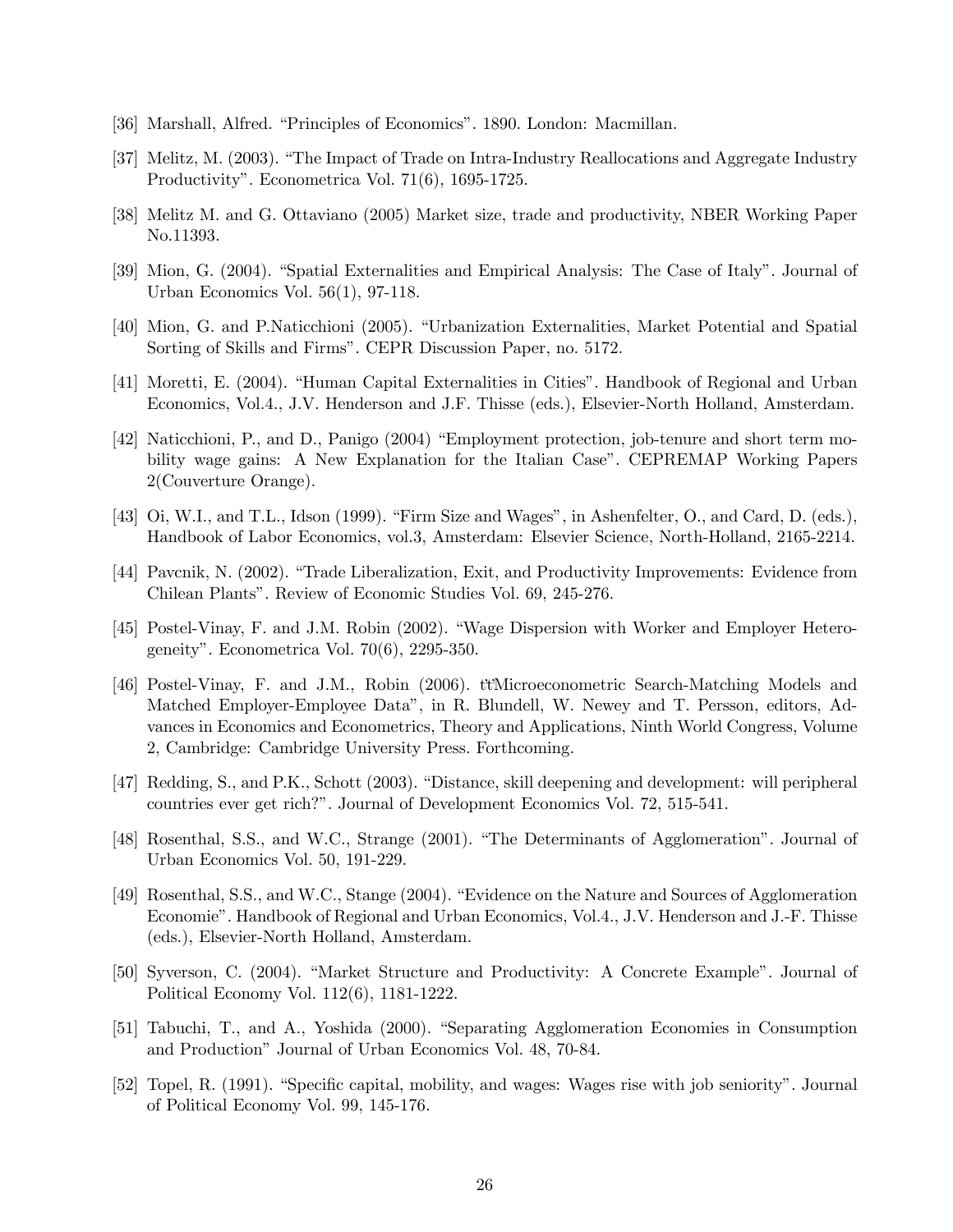- [53] Wheeler C.H. (2001). "Search, Sorting and Urban Agglomeration". Journal of Labor Economics Vol. 19(4), 879-899.
- [54] Wooldridge, Jeffrey M. (2003). "Introductory Econometrics". 2 ed. South-Western.
- [55] Yeaple, S. (2005). "A Simple Model of Firm Heterogeneity, International Trade, and Wages". Journal of International Economics Vol. 65(1), 1-20.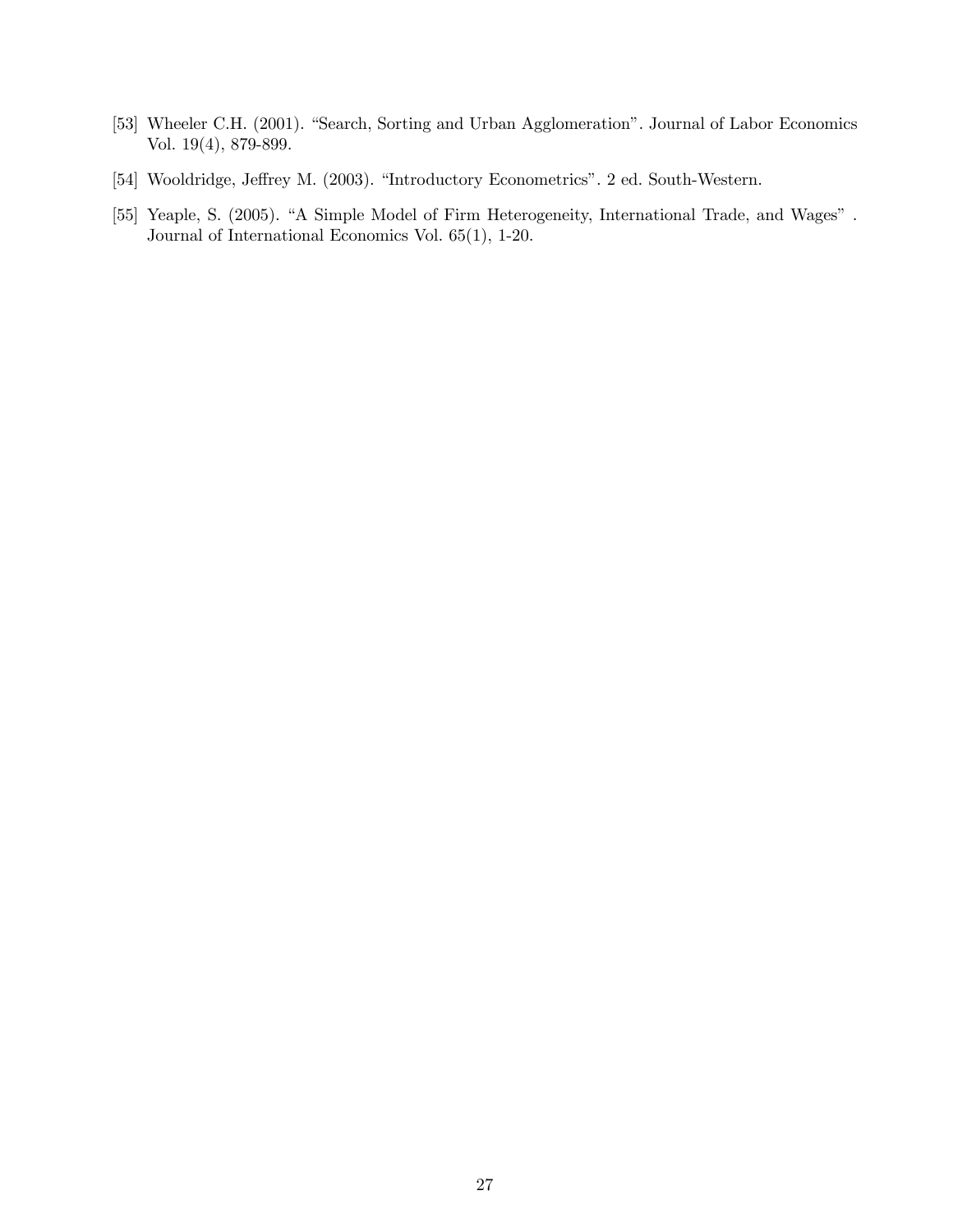| Table 1. Summary Statistics |  |
|-----------------------------|--|
|-----------------------------|--|

| Variable                 | Observ. | Mean      | Std. Dev. | Min       | Max       |
|--------------------------|---------|-----------|-----------|-----------|-----------|
|                          |         |           |           |           |           |
| ln(wage)                 | 175700  | 6.4824    | 0.3625    | 3.1180    | 8.2036    |
| Age                      | 175700  | 34.1257   | 5.0713    | 24.0000   | 46.0000   |
| Age <sup>2</sup>         | 175700  | 1190.2820 | 350.7040  | 576.0000  | 2116.0000 |
| Firmsize                 | 175700  | 4.6278    | 2.7433    | 0.0000    | 12.2699   |
| Bc Dummy                 | 175700  | 0.6528    | 0.4761    | 0.0000    | 1.0000    |
| Wc Dummy                 | 175700  | 0.3319    | 0.4709    | 0.0000    | 1.0000    |
| Specialization           | 175700  | 0.0622    | 1.0412    | $-8.7156$ | 4.9706    |
| Density                  | 175700  | 3.9525    | 1.2167    | 0.6903    | 6.2398    |
| Market Potential         | 175700  | 8.5566    | 0.2864    | 7.7637    | 9.0872    |
| Specialization in 1951   | 175700  | $-0.0679$ | 0.8887    | $-7.2878$ | 3.6926    |
| Density pop in 1861      | 175700  | 4.7640    | 0.6980    | 2.9671    | 6.7048    |
| Density pop in 1881      | 175700  | 4.9202    | 0.6847    | 3.0494    | 6.8617    |
| Density pop in 1901      | 175700  | 5.0708    | 0.7029    | 3.1931    | 6.9914    |
| Market Potential in 1861 | 175700  | 12.5091   | 0.0667    | 12.4026   | 12.7018   |
| Market Potential in 1881 | 175700  | 12.6485   | 0.0638    | 12.5404   | 12.8337   |
| Market Potential in 1901 | 175700  | 12.7721   | 0.0633    | 12.6706   | 12.9480   |

All variables (except Sex, Age, Ageˆ2 , Bc Dummy, and Wc Dummy) are, coherently with their definition in the text, expressed in natural logarithm. Wages are in log of thousands liras while Market Potential is in log of billions liras. Both are in real terms (base 1991). Market Potential and Density in 1861-1901 are computed on the basis of inhabitants.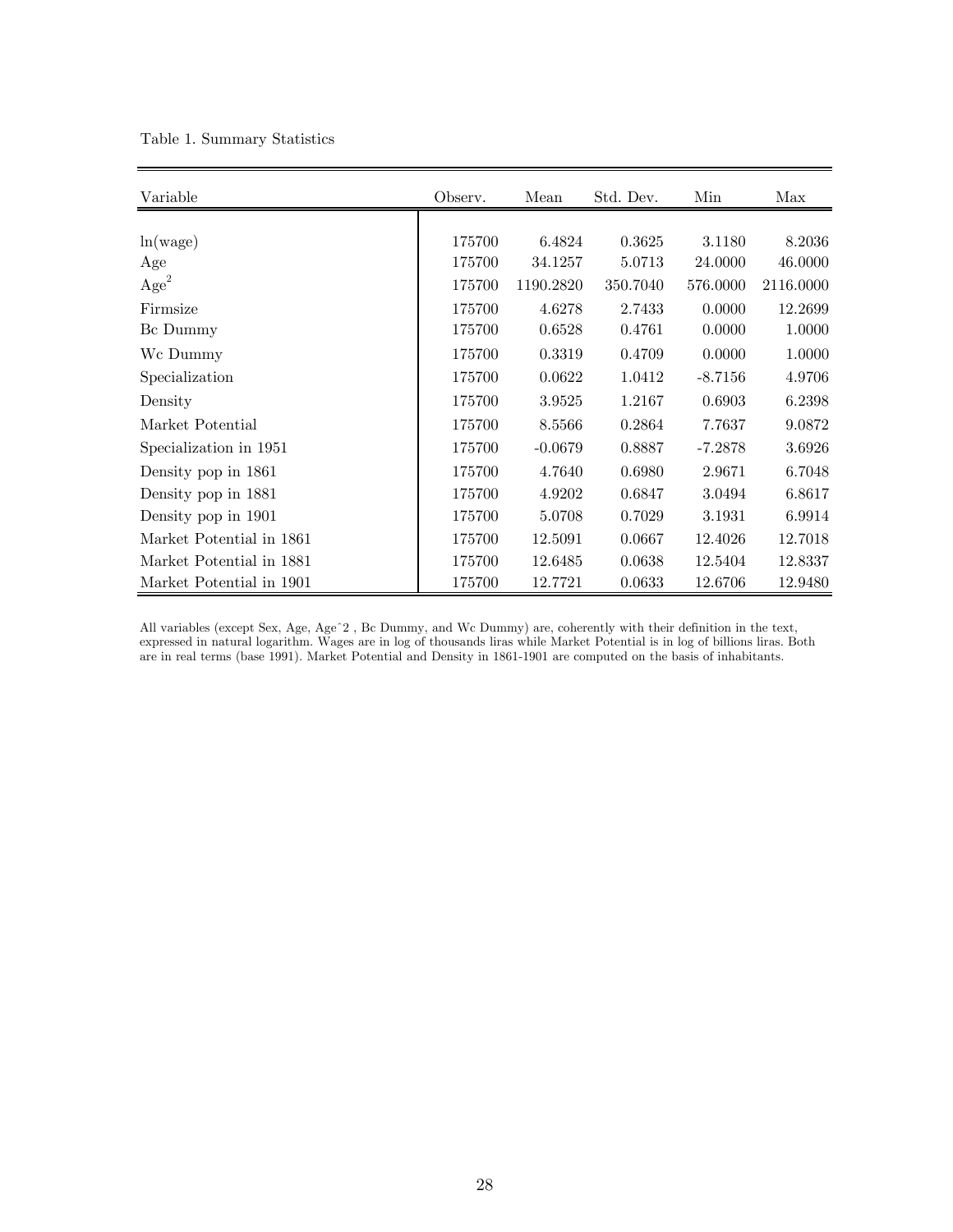|                       | (1)          | (2)          | (3)           | (4)          | (5)          |
|-----------------------|--------------|--------------|---------------|--------------|--------------|
| Age                   | $0.0481***$  | $0.0456***$  | $0.0466***$   | $0.0464***$  | $0.0455***$  |
|                       | (0.0015)     | (0.0080)     | (0.0080)      | (0.0075)     | (0.0079)     |
| Age <sup>2</sup>      | $-0.0005***$ | $-0.0005***$ | $-0.0005***$  | $-0.0005***$ | $-0.0005***$ |
|                       | (0.0000)     | (0.0000)     | (0.0000)      | (0.0000)     | (0.0000)     |
| Firmsize              |              |              | $0.0194***$   |              | $0.0193***$  |
|                       |              |              | (0.0004)      |              | (0.0004)     |
| Bc Dummy              | $-0.7619***$ | $-0.2132***$ | $-0.2149***$  | $-0.2162***$ | $-0.2114***$ |
|                       | (0.0049)     | (0.0041)     | (0.0041)      | (0.0038)     | (0.0041)     |
| Wc Dummy              | $-0.4891***$ | $-0.1452***$ | $-0.1466$ *** | $-0.1468***$ | $-0.1461***$ |
|                       | (0.0049)     | (0.0031)     | (0.0031)      | (0.0029)     | (0.0031)     |
| Specialization        | $0.0055***$  | $0.0015*$    | 0.0008        | 0.0001       | $-0.0037$    |
|                       | (0.0006)     | (0.0008)     | (0.0008)      | (0.0008)     | (0.0035)     |
| Density               | $0.0221***$  | $0.0074***$  | $0.0056***$   | $0.0066***$  | $0.0020*$    |
|                       | (0.0005)     | (0.0010)     | (0.0011)      | (0.0010)     | (0.0011)     |
| Market Potential      | $0.1088***$  | $0.0500***$  | $0.0453***$   | $0.0516***$  | $0.0464***$  |
|                       | (0.0021)     | (0.0058)     | (0.0058)      | (0.0054)     | (0.0134)     |
| Estimation mehtod     | <b>OLS</b>   | Within       | Within        | <b>AKM</b>   | IV-Within    |
| Time & Sector Dummies | Yes          | Yes          | Yes           | Time only    | Yes          |
| Firm fixed effects    | $\rm No$     | No           | No            | Yes          | $\rm No$     |
| $R^2$                 | 0.5249       | 0.3596       | 0.4412        |              |              |
| Endog. Test $(df=4)$  |              |              |               |              | 1.1722       |
| N. of individuals     | 24353        | 24353        | 24353         | 24353        | 24353        |
| N. of observations    | 175700       | 175700       | 175700        | 175700       | 175700       |

Table 2. Regression results. Dependend valiable ln(wage)

Standard errors in parentheses with \*\*\*, \*\* and \* respectively denoting significance at the 1%, 5% and 10% levels.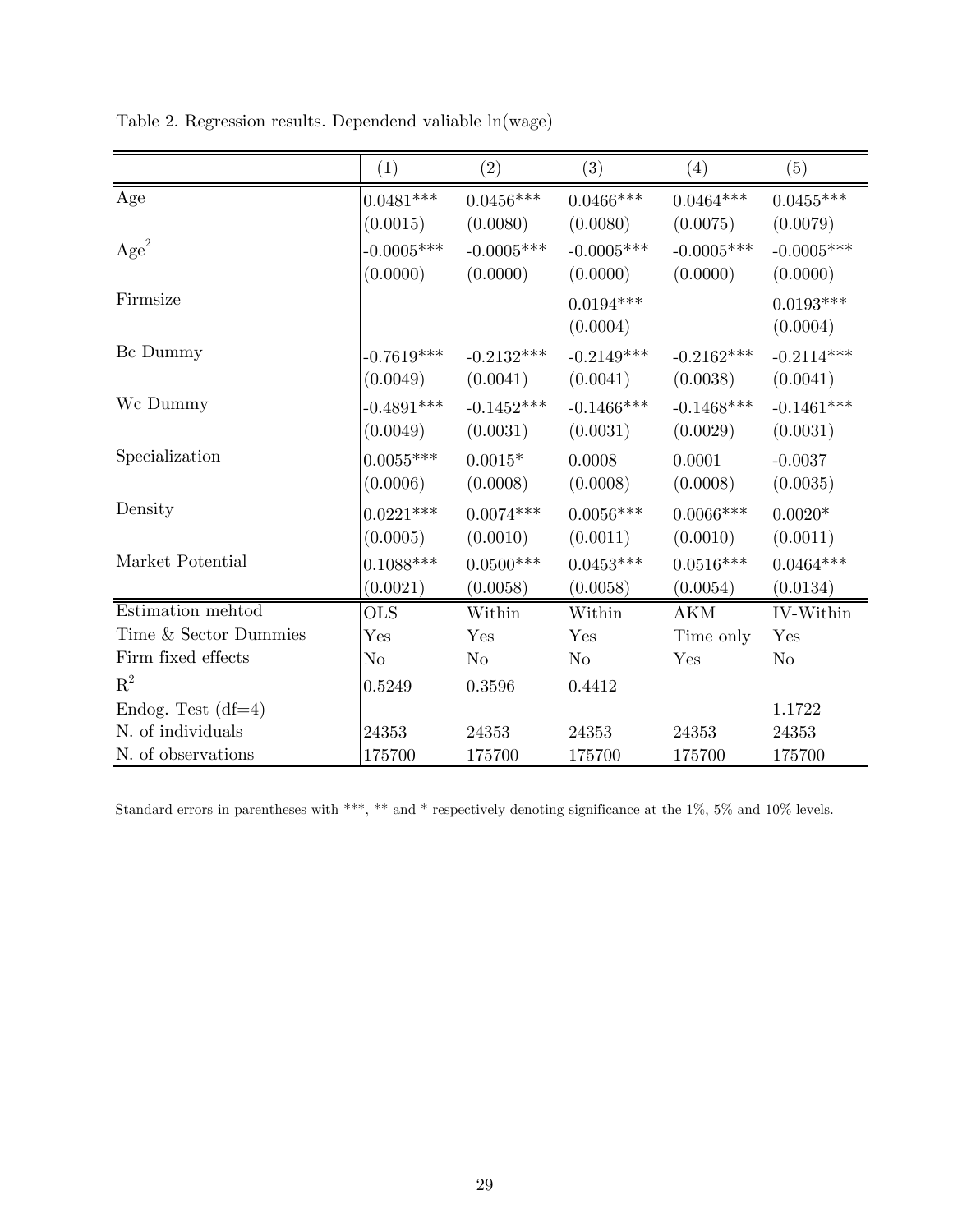|                          |                          |                                      | Migration Flows                |
|--------------------------|--------------------------|--------------------------------------|--------------------------------|
|                          | Whole<br>population      | LD provinces<br>(destination)        | HD provinces<br>(destination)  |
| LD provinces<br>(origin) | $-0.0469***$<br>(0.0021) | $-0.0614***$<br>(0.0076)<br>$[1184]$ | 0.0028<br>(0.0083)<br>[1037]   |
| HD provinces<br>(origin) | $0.0474***$<br>(0.0023)  | $-0.0009$<br>(0.0083)<br>[1042]      | $0.1089***$<br>(0.0102)<br>881 |

Table 3. Skills distribution across provinces and migrants characteristics based on workplace: Density

Standard errors in parentheses with \*\*\*, \*\* and \* respectively denoting significance at the 1%, 5% and 10% levels. Number of migrants are in square brackets

|  | Table 4. Skills distribution across provinces and migrants |  |  |
|--|------------------------------------------------------------|--|--|
|  | characteristics based on birthplace: Density               |  |  |

|                          |                          |                                    | Migration Flows                   |
|--------------------------|--------------------------|------------------------------------|-----------------------------------|
|                          | Whole<br>population      | LD provinces<br>(destination)      | HD provinces<br>(destination)     |
| LD provinces<br>(origin) | $-0.0329***$<br>(0.0023) | $-0.0407***$<br>(0.0054)<br>[2235] | $0.0513***$<br>(0.0049)<br>[2839] |
| HD provinces<br>(origin) | $0.0469***$<br>(0.0028)  | 0.0121<br>(0.0089)<br>[885]        | $0.1170***$<br>(0.0079)<br>[1278] |

Standard errors in parentheses with \*\*\*, \*\* and \* respectively denoting significance at the 1%, 5% and 10% levels. Number of migrants are in square brackets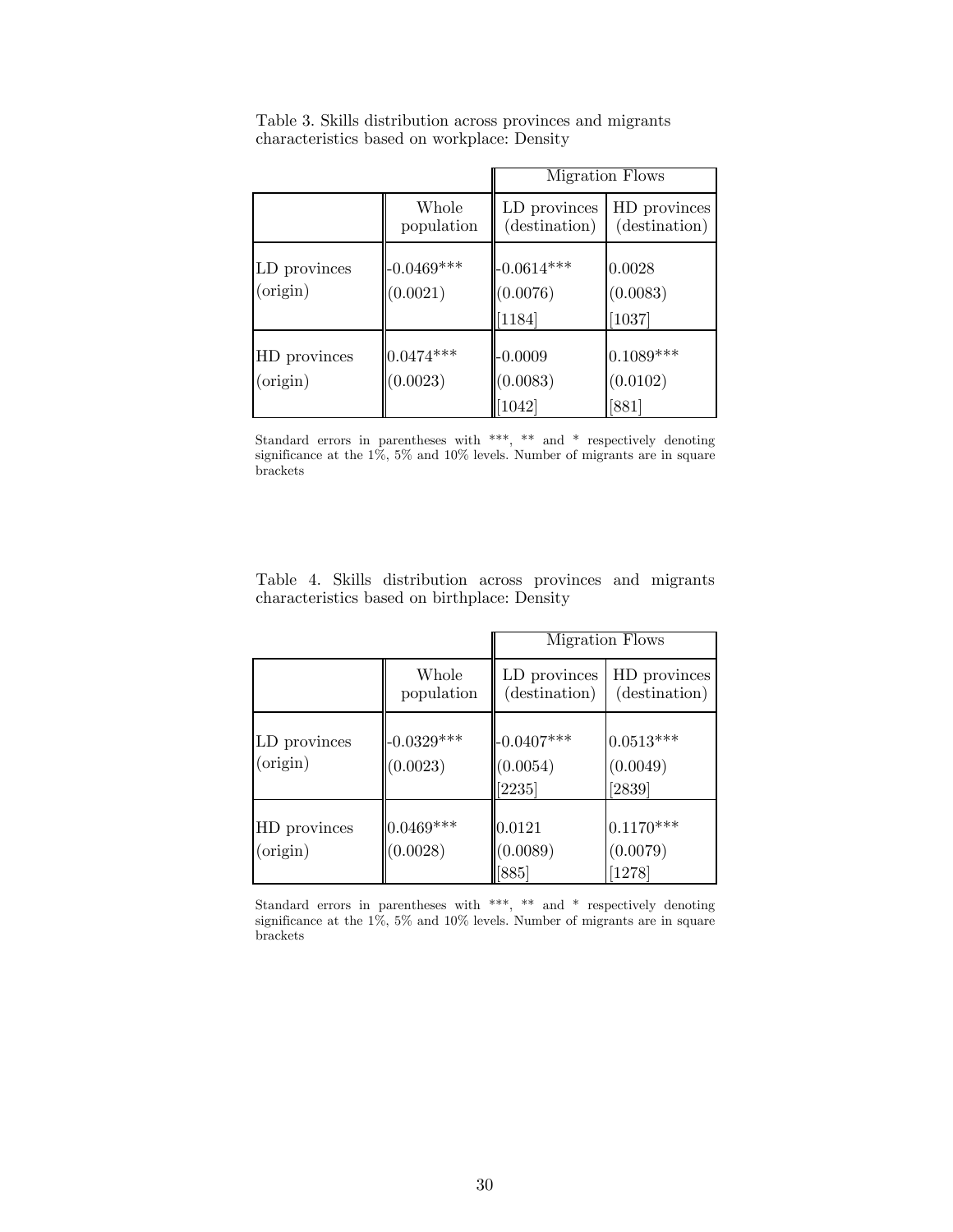|                           |                          |                                   | Migration Flows                          |
|---------------------------|--------------------------|-----------------------------------|------------------------------------------|
|                           | Whole<br>population      | LMP<br>provinces<br>(destination) | <b>HMP</b><br>provinces<br>(destination) |
| LMP provinces<br>(origin) | $-0.0279***$<br>(0.0024) | $-0.0497***$<br>(0.0075)<br>1251] | $0.0374***$<br>(0.0103)<br>$[817]$       |
| HMP provinces<br>(origin) | $0.0310***$<br>(0.0023)  | $0.0395***$<br>(0.0106)<br>[722]  | $0.0416***$<br>(0.0083)<br>[1187]        |

Table 5. Skills distribution across provinces and migrants characteristics based on workplace: Market Potential

Standard errors in parentheses with \*\*\*, \*\* and \* respectively denoting significance at the 1%, 5% and 10% levels. Number of migrants are in square brackets

|                                                       |  |  |  |  | Table 6. Skills distribution across provinces and migrants |
|-------------------------------------------------------|--|--|--|--|------------------------------------------------------------|
| characteristics based on birthplace: Market Potential |  |  |  |  |                                                            |

|                           |                          |                                    | Migration Flows                          |
|---------------------------|--------------------------|------------------------------------|------------------------------------------|
|                           | Whole<br>population      | LMP<br>provinces<br>(destination)  | <b>HMP</b><br>provinces<br>(destination) |
| LMP provinces<br>(origin) | $-0.0294***$<br>(0.0025) | $-0.0143***$<br>(0.0051)<br>[2644] | $0.0185***$<br>(0.0059)<br>[2104]        |
| HMP provinces<br>(origin) | $0.0393***$<br>(0.0027)  | $0.0807***$<br>(0.0123)<br>$[501]$ | $0.0912***$<br>(0.0063)<br>[1906]        |

Standard errors in parentheses with \*\*\*, \*\* and \* respectively denoting significance at the 1%, 5% and 10% levels. Number of migrants are in square brackets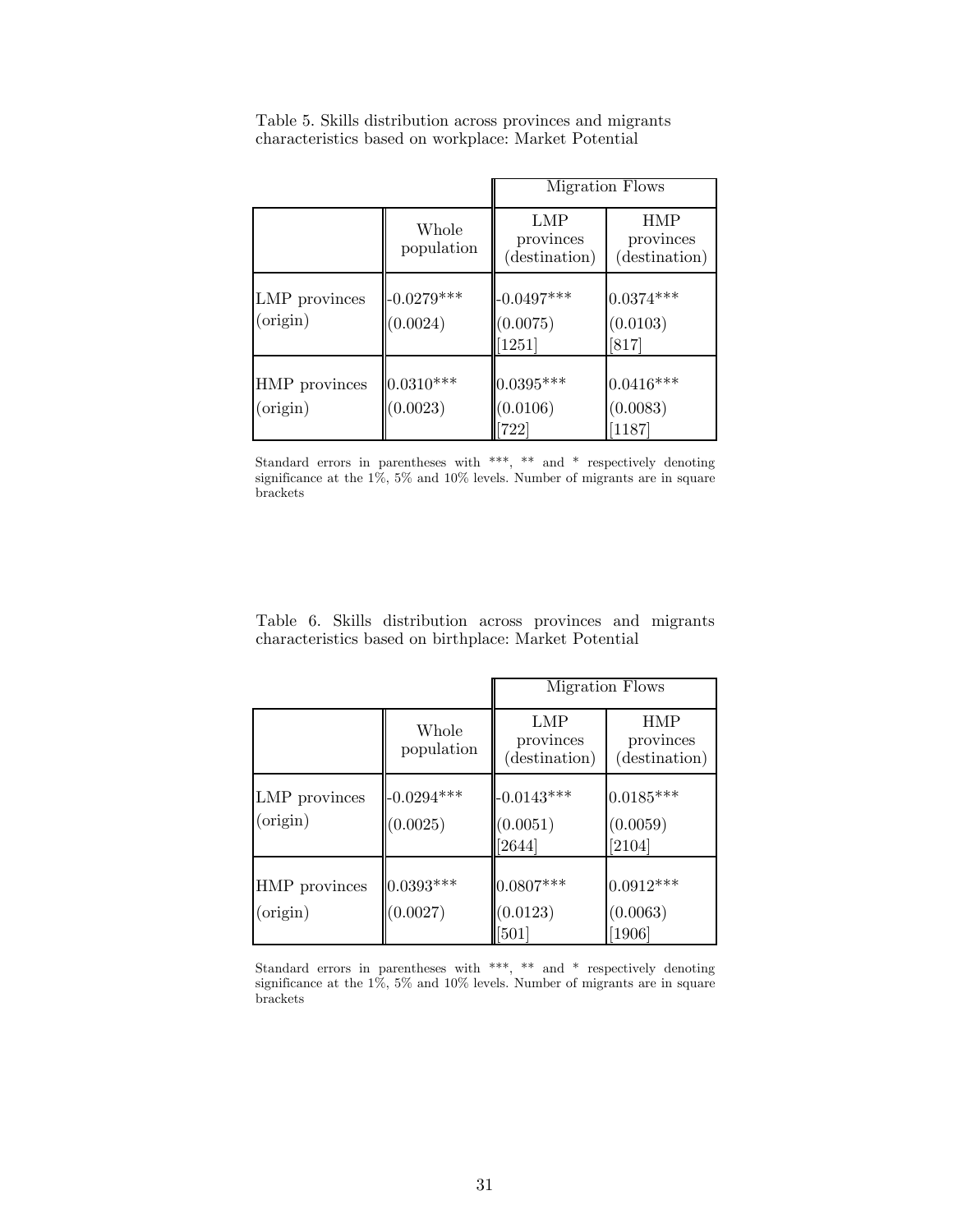|                                        | (1)         | (2)         |
|----------------------------------------|-------------|-------------|
| Non movers living in HD province       | $0.0501***$ | dropped     |
|                                        | (0.0012)    |             |
| Moving to a HD province:               |             |             |
| Observed 4 or more years before a move | $-0.0142*$  | $-0.0096*$  |
|                                        | (0.0081)    | (0.0056)    |
| Observed 2-3 years before a move       | 0.0018      | $-0.0083*$  |
|                                        | (0.0066)    | (0.0048)    |
| Observed 1 year before a move          | 0.0030      | $-0.0146**$ |
|                                        | (0.0078)    | (0.0051)    |
| Observed 1 year after a move           | $0.0305***$ | 0.0044      |
|                                        | (0.0083)    | (0.0054)    |
| Observed 2-3 years after a move        | $0.0379***$ | 0.0021      |
|                                        | (0.0072)    | (0.0052)    |
| Observed 4 or more years after a move  | $0.0594***$ | 0.0073      |
|                                        | (0.0095)    | (0.0064)    |
| Leaving from a HD province:            |             |             |
| Observed 4 or more years before a move | $0.0264***$ | $0.0107**$  |
|                                        | (0.0075)    | (0.0053)    |
| Observed 2-3 years before a move       | $0.0165**$  | 0.0107      |
|                                        | (0.0066)    | (0.0048)    |
| Observed 1 year before a move          | $-0.0006$   | 0.0022      |
|                                        | (0.0077)    | (0.005)     |
| Observed 1 year after a move           | $-0.0096$   | $-0.001$    |
|                                        | (0.0087)    | (0.0055)    |
| Observed 2-3 years after a move        | $-0.0125*$  | $-0.0029$   |
|                                        | (0.0074)    | (0.0053)    |
| Observed 4 or more years after a move  | 0.0087      | 0.002       |
|                                        | (0.0104)    | (0.0069)    |
| Estimation method                      | <b>OLS</b>  | Within      |
| $R^2$                                  | 0.5325      | 0.4026      |
| N. of individuals                      | 24353       | 24353       |
| N. of observations                     | 175700      | 175700      |

Table 7. Analysis of the wage growth hypothesis. Dependent variable ln(wage)

Standard errors in parentheses with \*\*\*, \*\* and \* respectively denoting significance at the 1%, 5% and 10% levels. Regressions contains Age, Ageˆ2, Firmsize, Bc Dummy, Wc Dummy, Specialization, Market Potential as well as year and sectoral dummies.